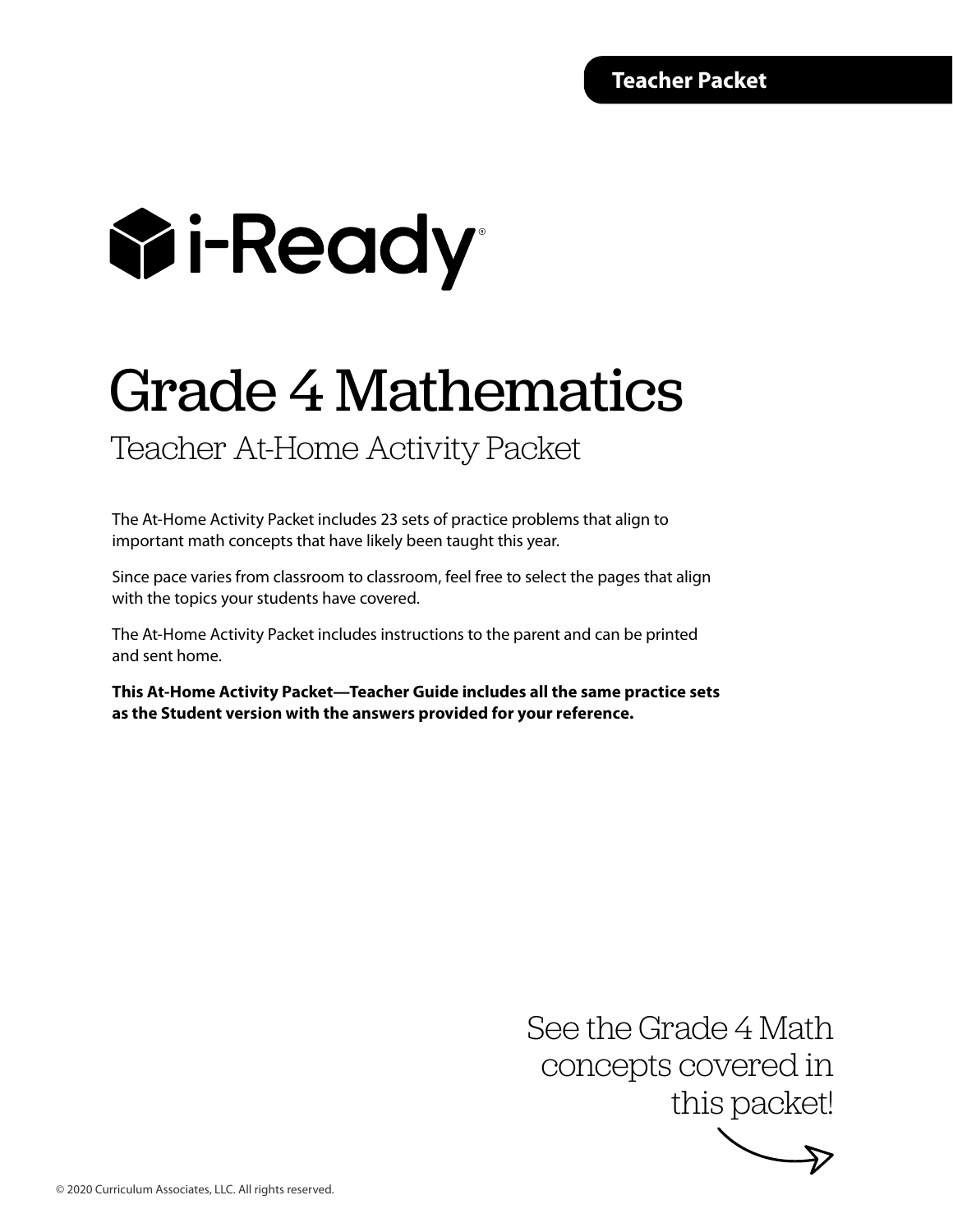### Grade 4 Math concepts covered in this packet

| <b>Concept</b>                      | <b>Practice</b> | <b>Fluency and Skills Practice</b>              |    |
|-------------------------------------|-----------------|-------------------------------------------------|----|
|                                     | 1               |                                                 | 3  |
| <b>Understanding Place Value</b>    | 2               |                                                 | 5  |
|                                     | 3               |                                                 | 6  |
| <b>Adding and Subtracting</b>       | 4               |                                                 | 7  |
|                                     | 5               | Using the Standard Algorithm to Add Greater     | 8  |
| <b>Whole Numbers</b>                | 6               |                                                 | 10 |
|                                     | 7               | Using the Standard Algorithm to Subtract        | 11 |
| Multiplying Whole<br><b>Numbers</b> | 8               |                                                 | 12 |
|                                     | 9               |                                                 | 13 |
|                                     | 10              |                                                 | 14 |
|                                     | 11              | Multiplying a Three-Digit Number by a One-      | 15 |
|                                     | 12              | Multiplying a Four-Digit Number by a One-Digit  | 16 |
|                                     | 13              | Multiplying by Two-Digit Numbers                | 17 |
|                                     | 14              |                                                 | 19 |
| <b>Dividing Whole Numbers</b>       | 15              | Dividing with Arrays and Area Models            | 20 |
|                                     | 16              | Dividing with Estimation and Area Models        | 21 |
|                                     | 17              |                                                 | 23 |
|                                     | 18              | Understanding of Equivalent Fractions           | 24 |
| <b>Understanding Fractions</b>      | 19              | <b>Using Common Numerators and Denominators</b> | 25 |
|                                     | 20              | Understanding of Fraction Addition and          | 26 |
| <b>Adding and Subtracting</b>       | 21              |                                                 | 28 |
| Fractions                           | 22              |                                                 | 29 |
|                                     | 23              |                                                 | 31 |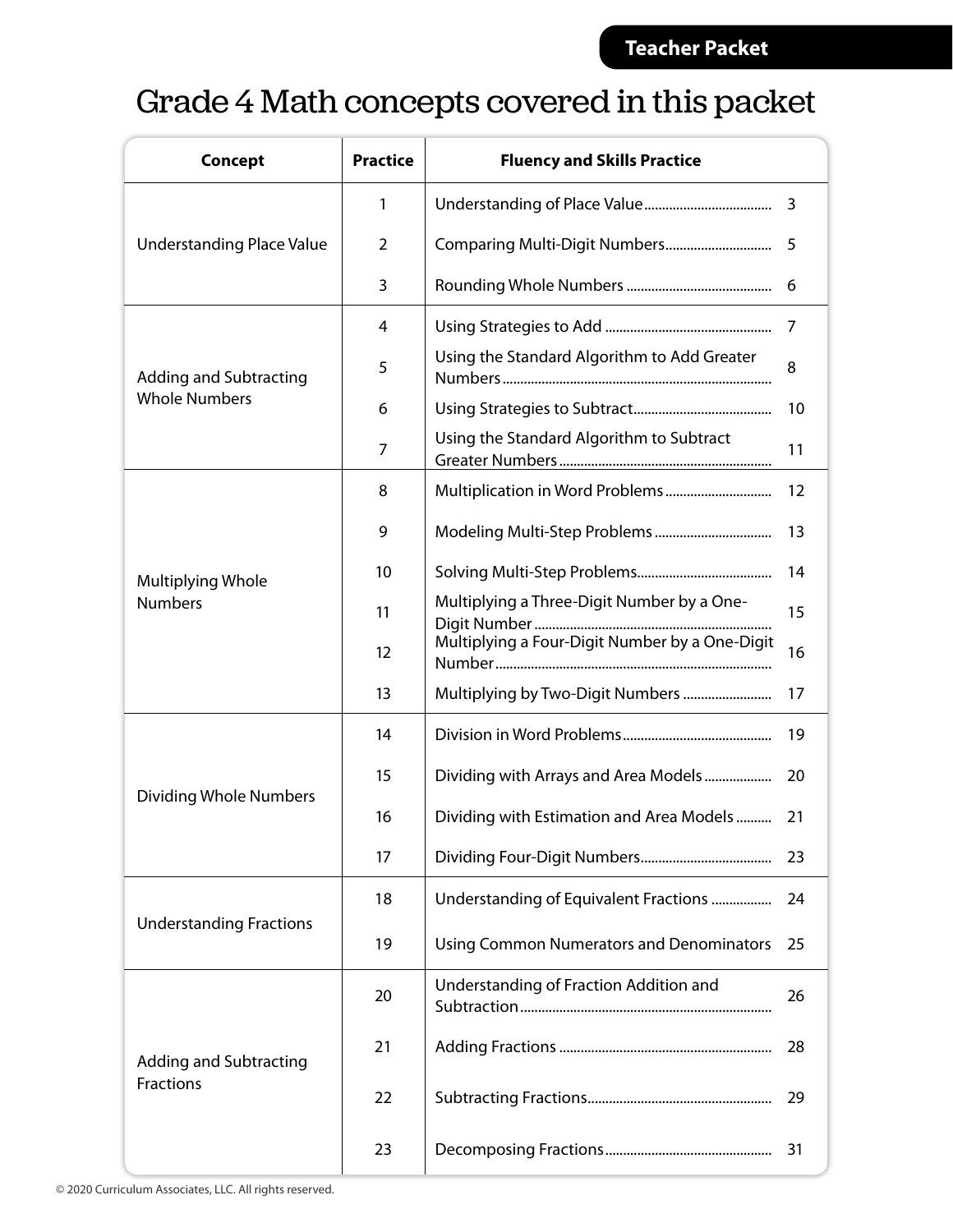#### **Set A**

**1** Write the number 78,215 in the place-value chart.

| <b>Hundred</b><br><b>Thousands</b> | Ten<br><b>Thousands</b> | <b>Thousands</b> | <b>Hundreds</b> | <b>Tens</b> | <b>Ones</b> |
|------------------------------------|-------------------------|------------------|-----------------|-------------|-------------|
|                                    |                         |                  |                 |             |             |

Write 78,215 in expanded form and word form.

**70,000** 1 **8,000** 1 **200** 1 **10** 1 **5; seventy-eight thousand, two hundred fifteen**

**2** Write the number 540,632 in the place-value chart.

| <b>Hundred</b><br><b>Thousands</b> | <b>Ten</b><br><b>Thousands</b> | <b>Thousands</b> | <b>Hundreds</b> | <b>Tens</b> | Ones |
|------------------------------------|--------------------------------|------------------|-----------------|-------------|------|
|                                    |                                |                  |                 |             |      |

Write 540,632 in expanded form and word form.

```
500,000 1 40,000 1 600 1 30 1 2; five hundred forty thousand, 
six hundred thirty-two
```
**Set B**

|               | <b>B</b> Show different ways to make 25,302.                                                                                                                  |
|---------------|---------------------------------------------------------------------------------------------------------------------------------------------------------------|
|               | $\frac{25}{25}$ thousands + $\frac{3}{25}$ hundreds + $\frac{2}{25}$ ones                                                                                     |
|               | $253$ hundreds + $2$ ones                                                                                                                                     |
| $25,302$ ones |                                                                                                                                                               |
|               | <sup>4</sup> Show different ways to make 708,496.<br><b>7</b> hundred thousands + $\frac{8}{100}$ thousands + $\frac{4}{100}$ hundreds +<br>9 $tens +$ 6 ones |
|               | $\frac{708}{1000}$ thousands + $\frac{4}{1000}$ hundreds + $\frac{9}{1000}$ tens + $\frac{6}{1000}$ ones                                                      |
|               | 7,084 hundreds + $\frac{9}{2}$ tens + $\frac{6}{2}$ ones                                                                                                      |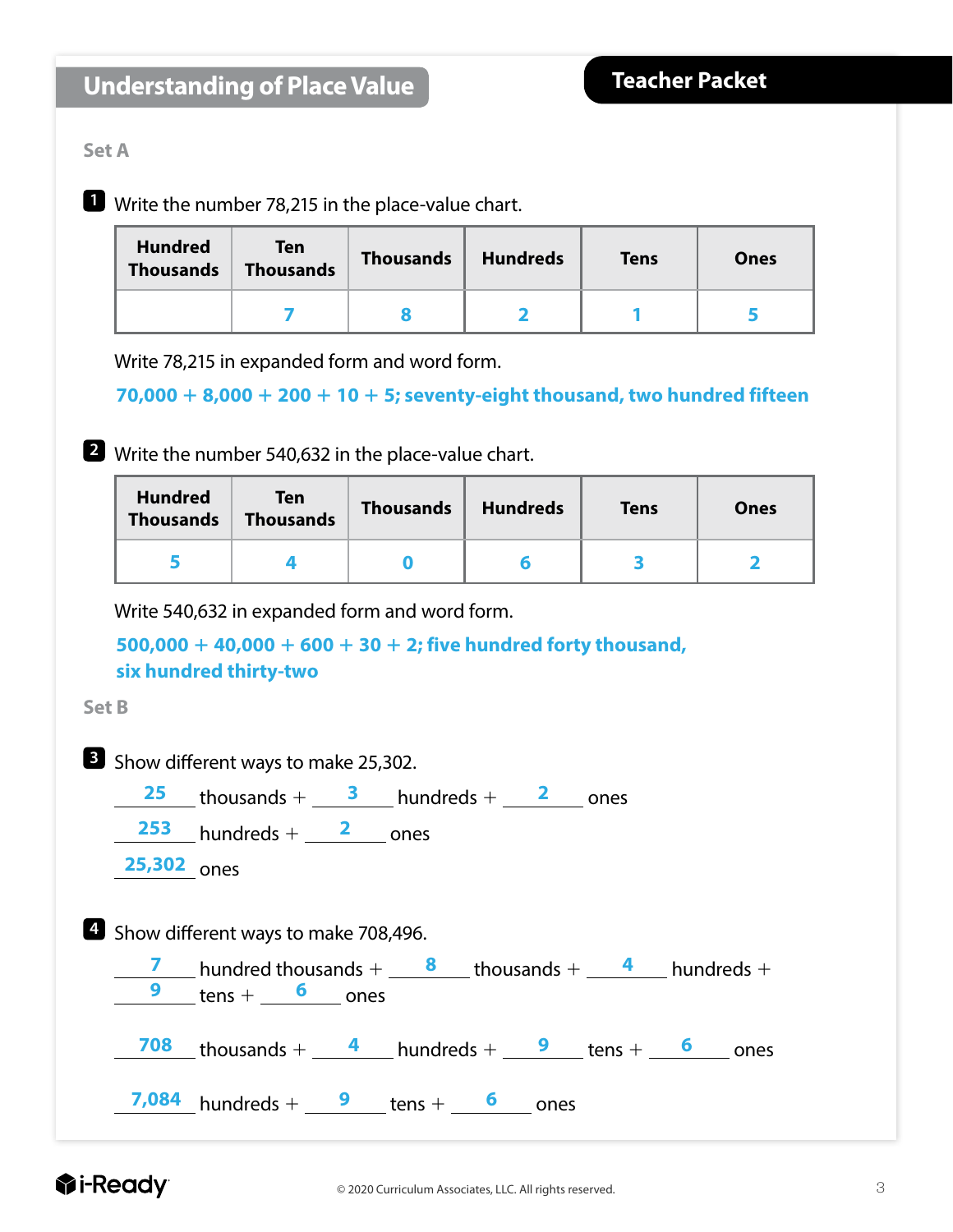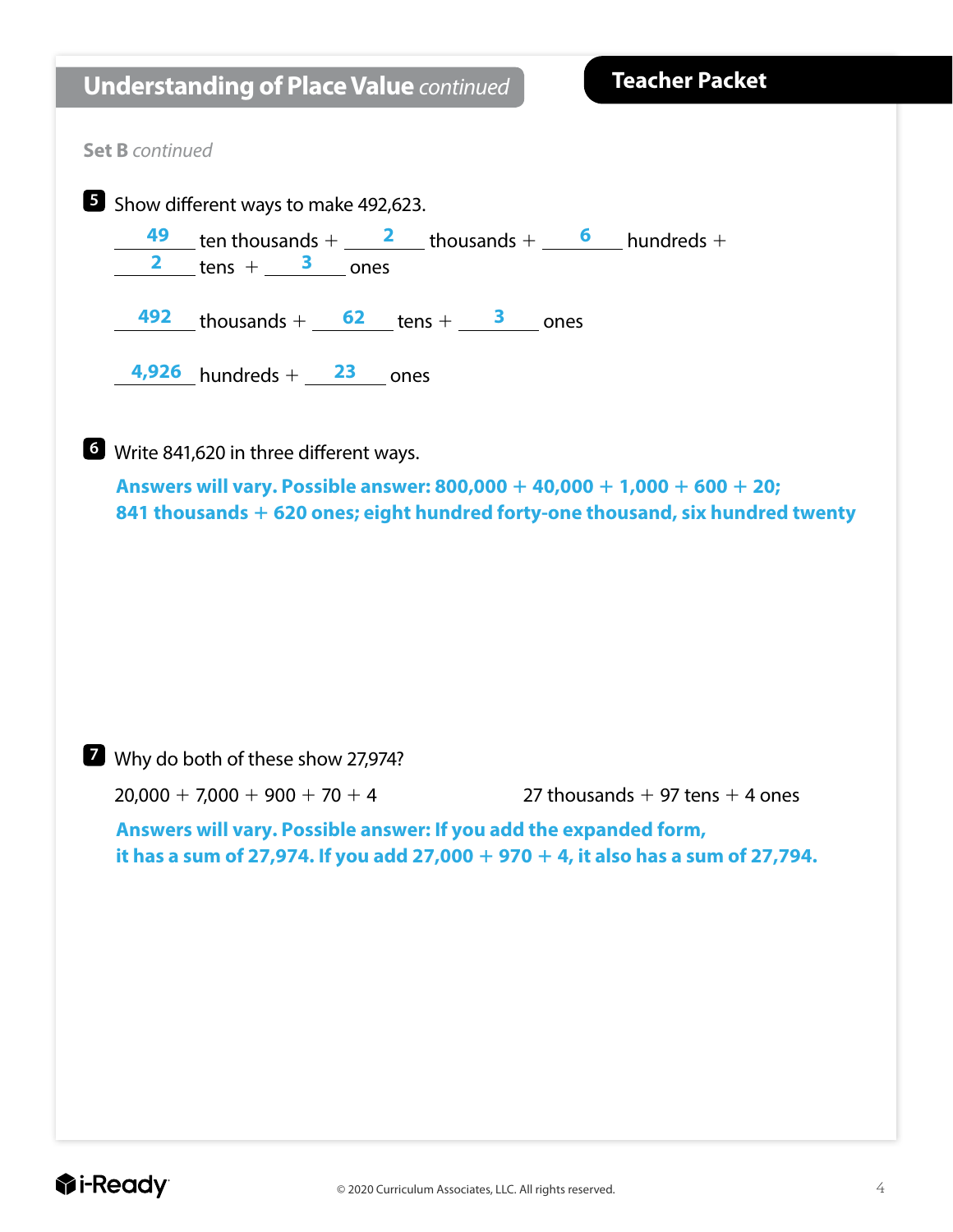| <b>Comparing Multi-Digit Numbers</b>                                                                                                                                                                                                                      |         | <b>Teacher Packet</b> |         |
|-----------------------------------------------------------------------------------------------------------------------------------------------------------------------------------------------------------------------------------------------------------|---------|-----------------------|---------|
| <b>Set A</b>                                                                                                                                                                                                                                              |         |                       |         |
| Write the symbol that makes each statement true. Use $>$ , $<$ , or =.                                                                                                                                                                                    |         |                       |         |
| <b>1</b> 23,230 2 2,323 <b>2</b> 33,003 $\leq$ 33,030 <b>3</b> 9,999 $\leq$ 10,000                                                                                                                                                                        |         |                       |         |
| 40,404 2 40,040 5 52,177 $\leq$ 52,771 6 421,073 2 412,730                                                                                                                                                                                                |         |                       |         |
| <b>Set B</b>                                                                                                                                                                                                                                              |         |                       |         |
| Circle all the numbers that are less than 78,265.<br>$\overline{7}$                                                                                                                                                                                       |         |                       |         |
| 78,000<br>79,000<br>70,000                                                                                                                                                                                                                                | 80,000  | 78,200                | 78,300  |
| Circle all the numbers that are less than 45,763.<br>8 <sup>1</sup>                                                                                                                                                                                       |         |                       |         |
| 40,000<br>46,000<br>50,000                                                                                                                                                                                                                                | 45,700  | 45,800                | 45,000  |
| <b>2</b> Circle all the numbers that are greater than 108,427.                                                                                                                                                                                            |         |                       |         |
| 108,500<br>108,000<br>108,400                                                                                                                                                                                                                             | 109,000 | 108,430               | 108,420 |
| 10 How did you solve problem 7?                                                                                                                                                                                                                           |         |                       |         |
| <b>Answers will vary.</b><br>Possible answer: I compared each number with 78,265. If the digits were the same<br>in the ten-thousands place, I compared the digit to the right. I repeated this until I<br>could tell if the number was less than 78,265. |         |                       |         |
|                                                                                                                                                                                                                                                           |         |                       |         |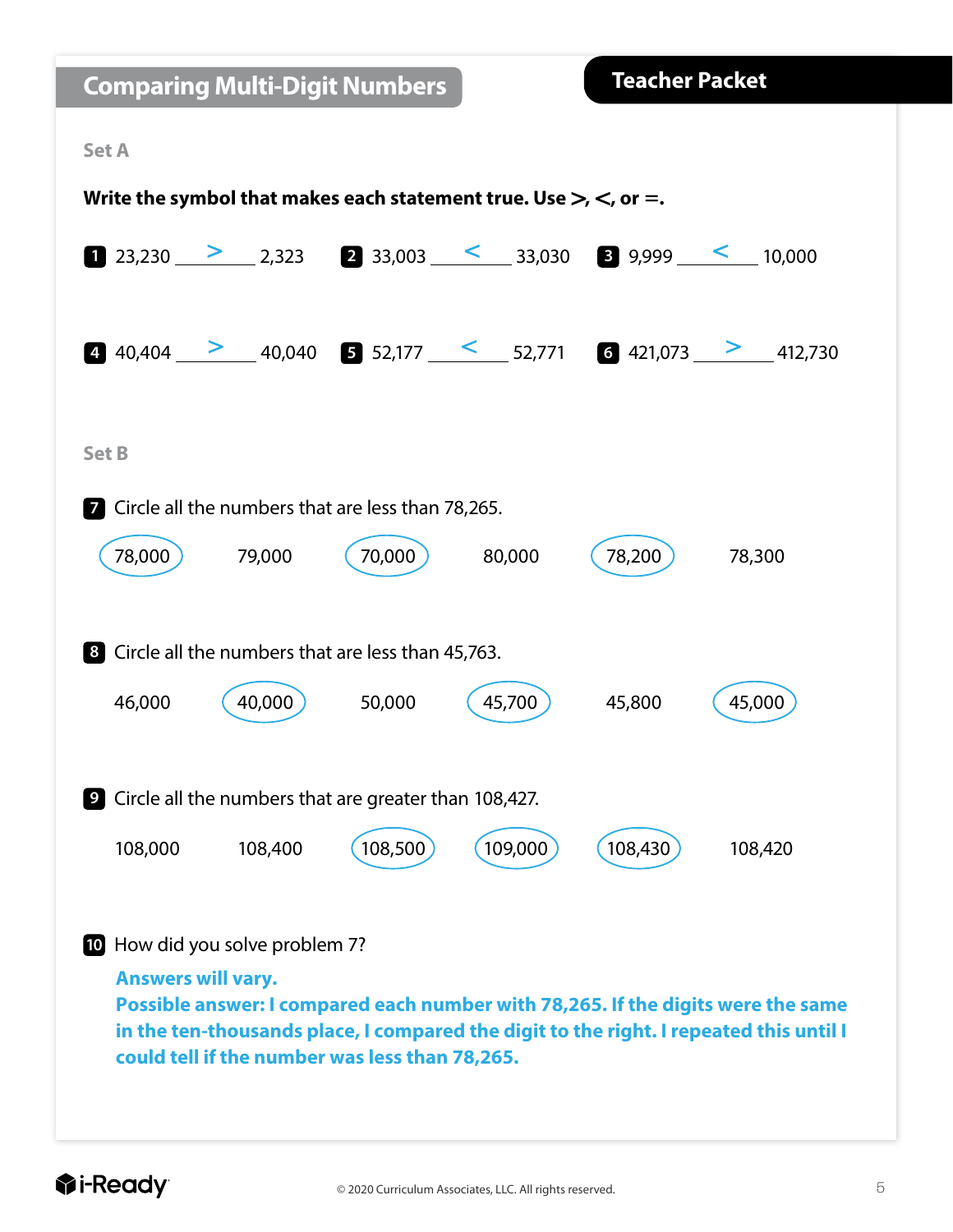| <b>Rounding Whole Numbers</b>         |                                                         |                 | <b>Teacher Packet</b>                       |  |  |
|---------------------------------------|---------------------------------------------------------|-----------------|---------------------------------------------|--|--|
| Round each number to the nearest ten. |                                                         |                 |                                             |  |  |
| $1 \overline{\smash{\big)}\ 72}$      | 2 172                                                   | $3 \quad 2,572$ | 101,372<br>$\begin{array}{c} 4 \end{array}$ |  |  |
| 70                                    | 170                                                     | 2,570           | 101,370                                     |  |  |
|                                       |                                                         |                 |                                             |  |  |
|                                       | Round each number to the nearest hundred.               |                 |                                             |  |  |
| 180<br>$\sqrt{5}$                     | $6 \quad 1,180$                                         |                 | 7 56,180                                    |  |  |
| 200                                   | 1,200                                                   |                 | 56,200                                      |  |  |
|                                       |                                                         |                 |                                             |  |  |
| 980<br>8                              | $9 \t1,980$                                             |                 | 10 56,980                                   |  |  |
| 1,000                                 | 2,000                                                   |                 | 57,000                                      |  |  |
|                                       |                                                         |                 |                                             |  |  |
|                                       | Round each number to the nearest thousand.              |                 |                                             |  |  |
|                                       |                                                         |                 |                                             |  |  |
| 7,750<br>11                           | $12$ 17,750                                             | 13 25,750       | 14 70,750                                   |  |  |
| 8,000                                 | 18,000                                                  | 26,000          | 71,000                                      |  |  |
|                                       |                                                         |                 |                                             |  |  |
|                                       | Round each number to the nearest ten thousand.          |                 |                                             |  |  |
| 1565,321                              | 16 165,321                                              | $12$ 185,321    | 18 205,321                                  |  |  |
| 70,000                                | 170,000                                                 | 190,000         | 210,000                                     |  |  |
|                                       |                                                         |                 |                                             |  |  |
|                                       | <b>E</b> Round 307,451 to each place value given below. |                 |                                             |  |  |
| to the nearest thousand: 307,000      |                                                         |                 |                                             |  |  |
|                                       | to the nearest hundred: 307,500                         |                 |                                             |  |  |
| to the nearest ten: 307,450           |                                                         |                 |                                             |  |  |
|                                       |                                                         |                 |                                             |  |  |
|                                       |                                                         |                 |                                             |  |  |
|                                       |                                                         |                 |                                             |  |  |

I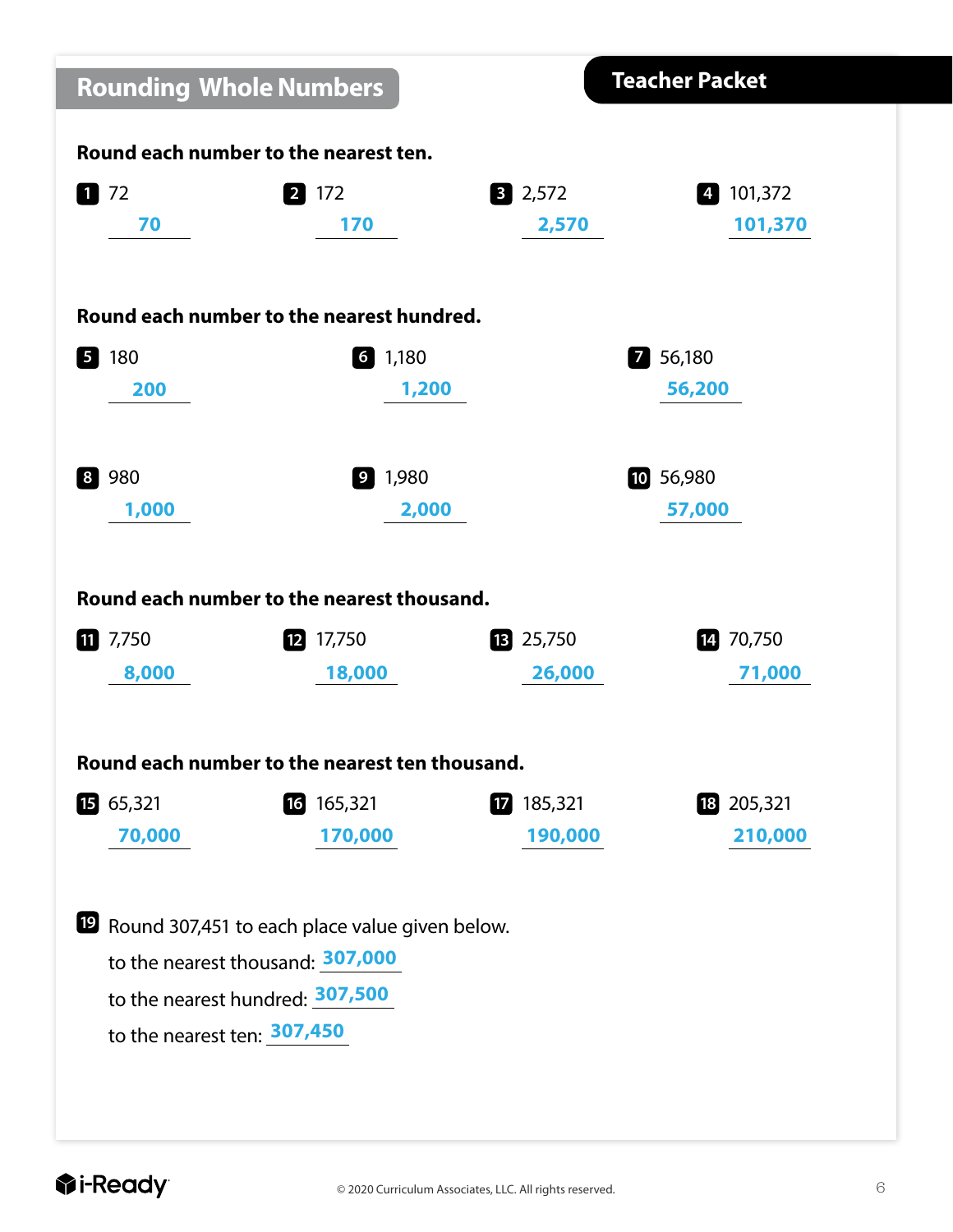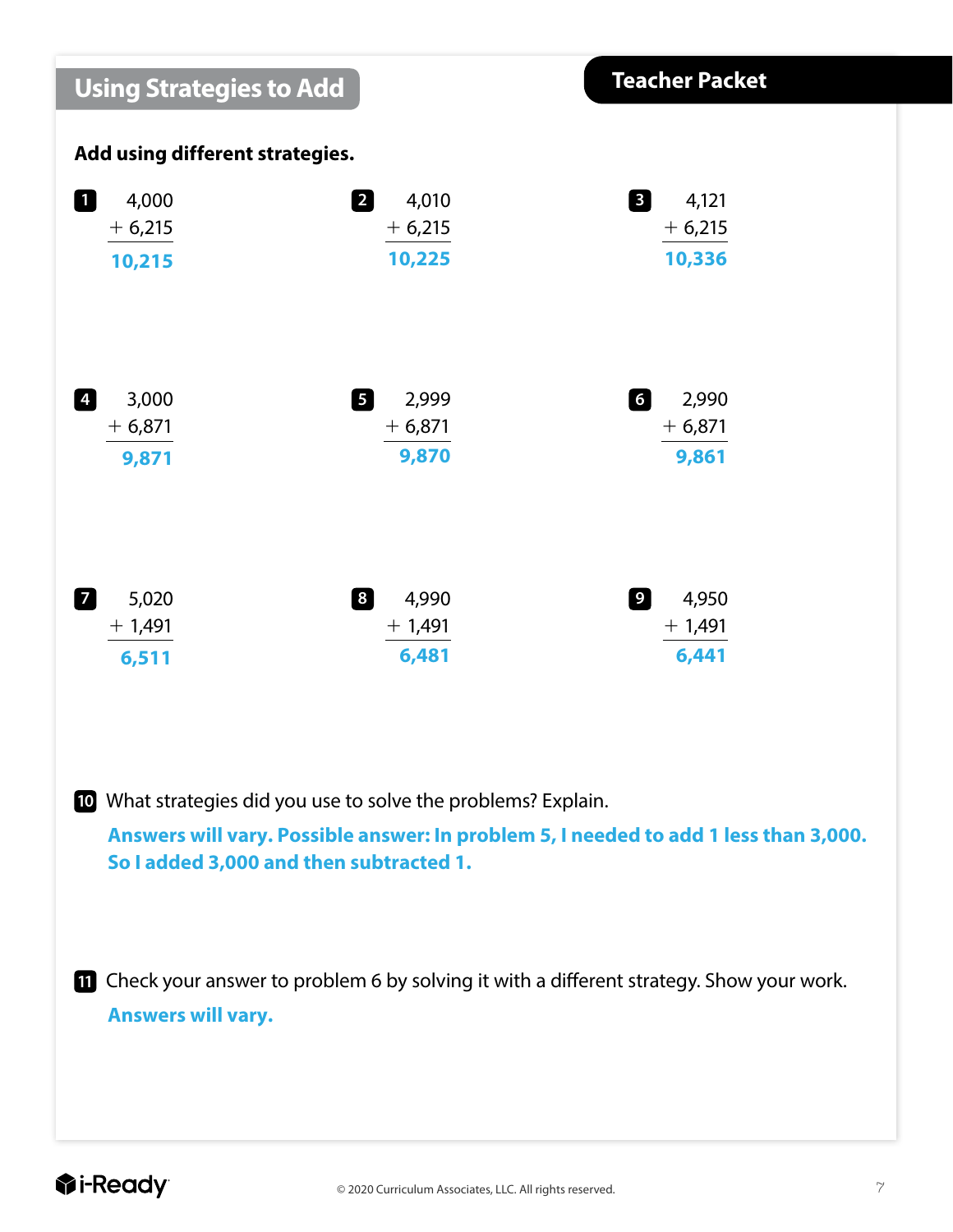### **Using the Standard Algorithm to Add Greater Numbers**

**Estimate the sum of each addition problem to check if the student's answer is reasonable. If not, cross out the answer and write the correct answer.**

| <b>Addition Problems</b> | <b>Student Answers</b> |                                                    |
|--------------------------|------------------------|----------------------------------------------------|
| 8,997<br>$+2,301$        | 31,998<br>11,298       | Estimate: 9,000<br>$+2,000$<br>11,000              |
| 23,411<br>$+35,507$      | 12,918<br>58,918       | <b>Estimate:</b><br>23,000<br>$+36,000$<br>59,000  |
| 72,418<br>$+41,291$      | 113,709                | <b>Estimate:</b><br>70,000<br>$+40,000$<br>110,000 |
| 67,802<br>$+3,443$       | 10,225<br>71,245       | <b>Estimate: 68,000</b><br>$+ 3,000$<br>71,000     |
| 5,188<br>$+9,024$        | 6,112<br>14,212        | <b>Estimate:</b><br>5,000<br>$+9,000$<br>14,000    |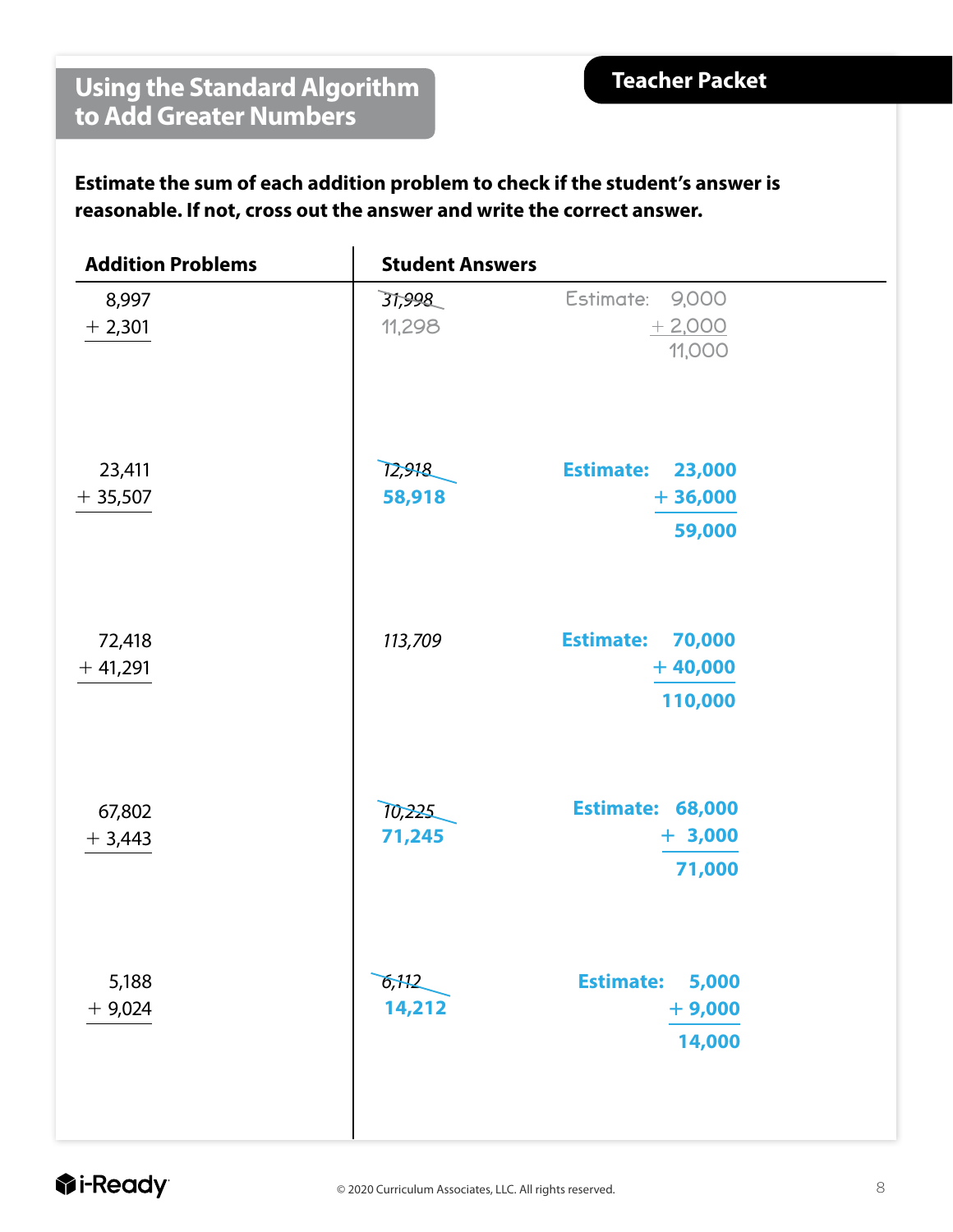#### **Using the Standard Algorithm to Add Greater Numbers** *continued*

**Teacher Packet** 

| <b>Addition Problems</b> | <b>Student Answers</b> |                            |  |
|--------------------------|------------------------|----------------------------|--|
| 21,822                   | 97,155                 | <b>Estimate:</b><br>22,000 |  |
| $+75,333$                |                        | $+75,000$                  |  |
|                          |                        | 97,000                     |  |
| 60,125                   | 75,330                 | <b>Estimate:</b><br>60,000 |  |
| $+69,205$                | 129,330                | $+69,000$                  |  |
|                          |                        | 129,000                    |  |
| 4,899                    | 108,209                | <b>Estimate:</b><br>5,000  |  |
| 5,224                    | 19,419                 | 5,000                      |  |
| $+9,296$                 |                        | $+9,000$                   |  |
|                          |                        | 19,000                     |  |

**1** How does estimating an addition problem help you know if an answer is reasonable?

**Answers will vary. Possible answer: An estimate tells you an approximate answer. If your answer is very different from the estimate, then your answer may be incorrect.**

**2** Can an answer be incorrect even if it looks reasonable? Explain.

**Answers will vary. Possible answer: Yes; it may be incorrect in the tens or ones place. The answer may be reasonable when compared with the estimate, but there may still be an addition error in one of the places.**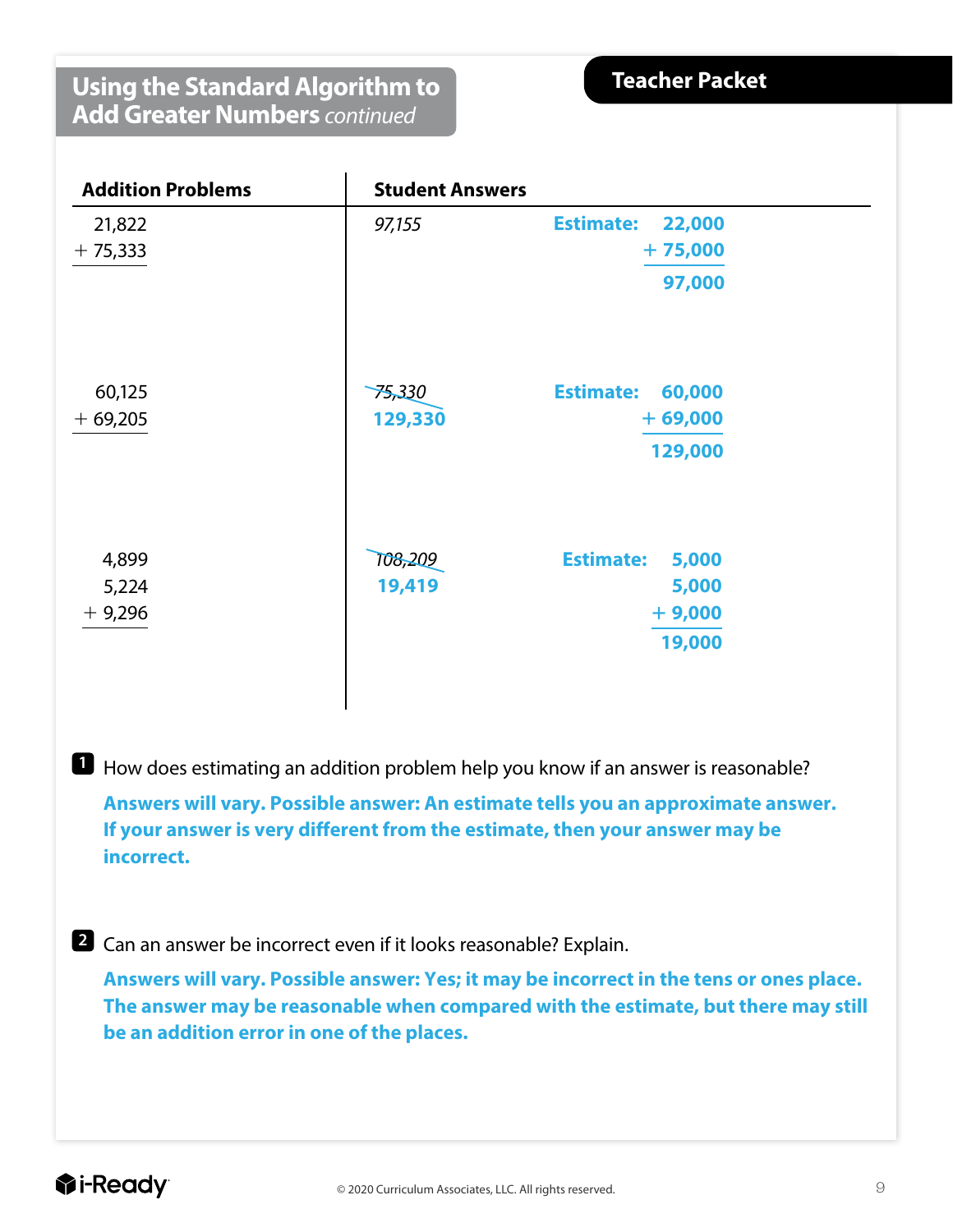| <b>Using Strategies to Subtract</b> | <b>Teacher Packet</b> |            |
|-------------------------------------|-----------------------|------------|
| Subtract.                           |                       |            |
| 4,003<br>$\mathbf{1}$               | 2<br>2,000            | 8<br>3,007 |
| $\overline{\phantom{a}}$ 3          | $-1,999$              | - 7        |
| 4,000                               | 1                     | 3,000      |
| 4,003                               | 2,000                 | 3,007      |
| 13                                  | $-1,990$              | 27         |
| 3,990                               | 10                    | 2,980      |
| 4,003                               | 2,000                 | 3,007      |
| 103<br>$\overline{\phantom{0}}$     | $-1,985$              | 307        |
| 3,900                               | 15                    | 2,700      |
| 4,003                               | 2,000                 | 3,007      |
| $-1,103$                            | $-1,500$              | $-1,307$   |
| 2,900                               | 500                   | 1,700      |
| 4,003                               | 2,000                 | 3,007      |
| $-2,103$                            | $-1,490$              | $-2,307$   |
| 1,900                               | 510                   | 700        |

**4** What strategy did you use to find the differences for problem 2? Explain.

**Answers will vary. Possible answer: I added on to the number being subtracted to get to 2,000.**

**5** How could you check your answer to one of the problems using another strategy? **Answers will vary.**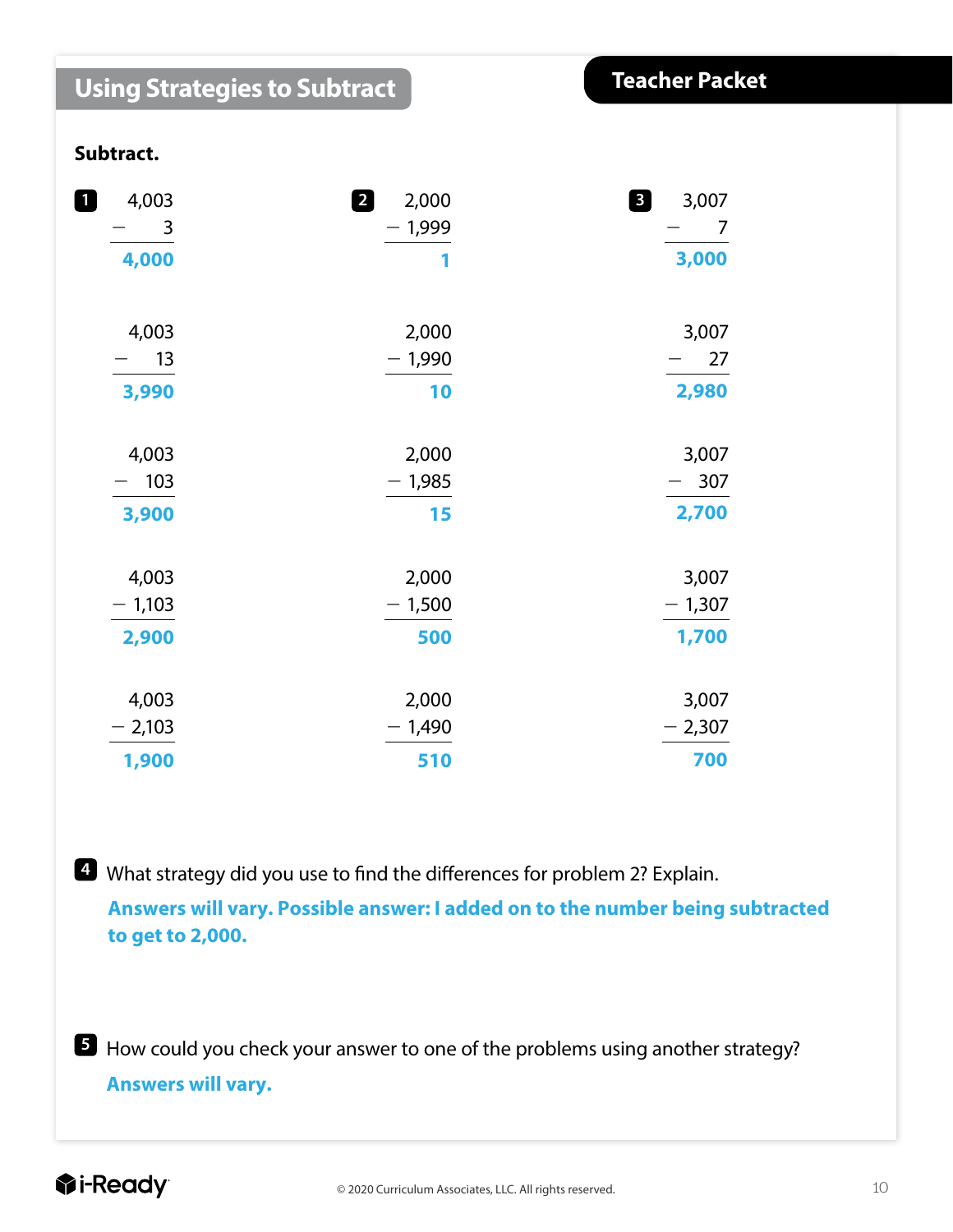**Estimate. Circle all the problems with differences between 30,000 and 60,000. Then find the differences of only the circled problems.**

| $\mathbf{1}$<br>95,217<br>39,871<br>55,346   | $\overline{\mathbf{c}}$<br>62,554<br>31,618<br>30,936 | $\boxed{3}$<br>92,023<br>$-71,578$                             |
|----------------------------------------------|-------------------------------------------------------|----------------------------------------------------------------|
| 84,724<br>$\overline{4}$<br>43,951<br>40,773 | $\overline{\mathbf{5}}$<br>56,417<br>24,009<br>32,408 | $\begin{array}{c} 6 \end{array}$<br>71,677<br>13,197<br>58,480 |
| 7<br>99,902<br>$-33,227$                     | $\boxed{8}$<br>87,591<br>46,280<br>41,311             | $\boxed{9}$<br>90,434<br>$-51,533$<br>38,901                   |
| 10<br>78,282<br>40,983<br>37,299             | 0<br>71,731<br>$-61,320$                              | 12<br>50,118<br>18,306<br>$\qquad \qquad -$<br>31,812          |
| ß<br>86,496<br>54,101<br>32,395              | $\overline{14}$<br>59,176<br>17,222<br>41,954         | 個<br>89,971<br>11,499                                          |

 Use estimation and addition to check one of your answers. Show your work. **Answers will vary.** 

 How does checking with addition compare with checking using estimation? **Answers will vary. Possible answer: Addition takes longer, but will catch wrong answers that seem reasonable. Estimation only catches wrong answers that are unreasonable.**

©Curriculum Associates, LLC Copying is permitted for classroom use.

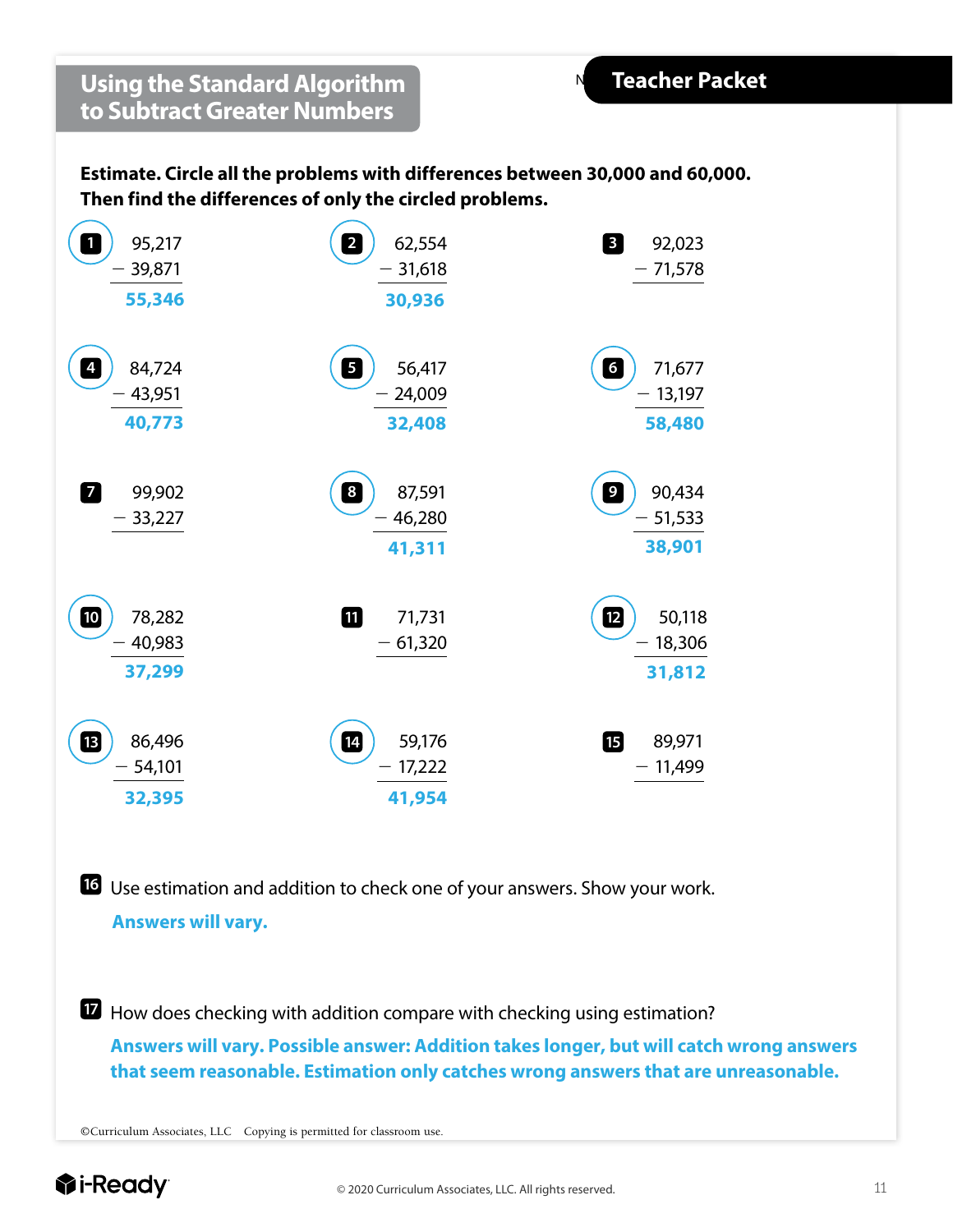| <b>Multiplication in Word Problems</b>                                                                                                                         | <b>Teacher Packet</b>                                                                                                                                         |
|----------------------------------------------------------------------------------------------------------------------------------------------------------------|---------------------------------------------------------------------------------------------------------------------------------------------------------------|
| Use a strategy of your choice to solve each problem.                                                                                                           |                                                                                                                                                               |
| The library has 5 mystery books on a shelf.<br>It has 4 times as many fiction books on<br>another shelf. How many fiction books are<br>on the shelf?           | Paul runs 2 laps around the gym. Carrie<br>runs 6 times as many laps as Paul. How<br>many laps does Carrie run?                                               |
| There are $\frac{20}{100}$ fiction books on<br>the shelf.                                                                                                      | Carrie runs $\frac{12}{\sqrt{2}}$ laps.                                                                                                                       |
| <b>B</b> Violet has 3 markers. She has 6 times as<br>many colored pencils as markers. How<br>many colored pencils does she have?                               | <b>4</b> Owen draws 7 comics in April. He draws<br>3 times as many comics in May. How many<br>comics does Owen draw in May?                                   |
| Violet has $\frac{18}{2}$ colored pencils.                                                                                                                     | Owen draws 21 comics in May.                                                                                                                                  |
| <b>E</b> Tasha used 8 tomatoes to make salsa. She<br>used 4 times as many tomatoes to make<br>sauce. How many tomatoes did Tasha use<br>to make sauce?         | <b>1</b> There are 7 pear trees on a farm. There are<br>7 times as many apple trees as pear trees.<br>How many apple trees are on the farm?                   |
| Tasha used $\frac{32}{2}$ tomatoes to<br>make sauce.                                                                                                           | There are $\frac{49}{49}$ apple trees.                                                                                                                        |
| There are 9 school buses in the parking lot.<br>There are 6 times as many cars as school<br>buses in the parking lot. How many cars<br>are in the parking lot? | <sup>8</sup> There are 8 vases at an art show. There are<br>9 times as many paintings as vases at the<br>art show. How many paintings are at the<br>art show? |
| There are $\frac{54}{2}$ cars in the parking lot.                                                                                                              | There are $\frac{72}{2}$ paintings at the<br>art show.                                                                                                        |

**9** Write and solve a word problem for this equation:  $5 \times 6 = ?$ **Answers will vary. Possible answer: There are 6 brown hens. There are 5 times as many white hens as brown hens. How many white hens are there? There are 30 white hens.**

#### **Teacher Packet**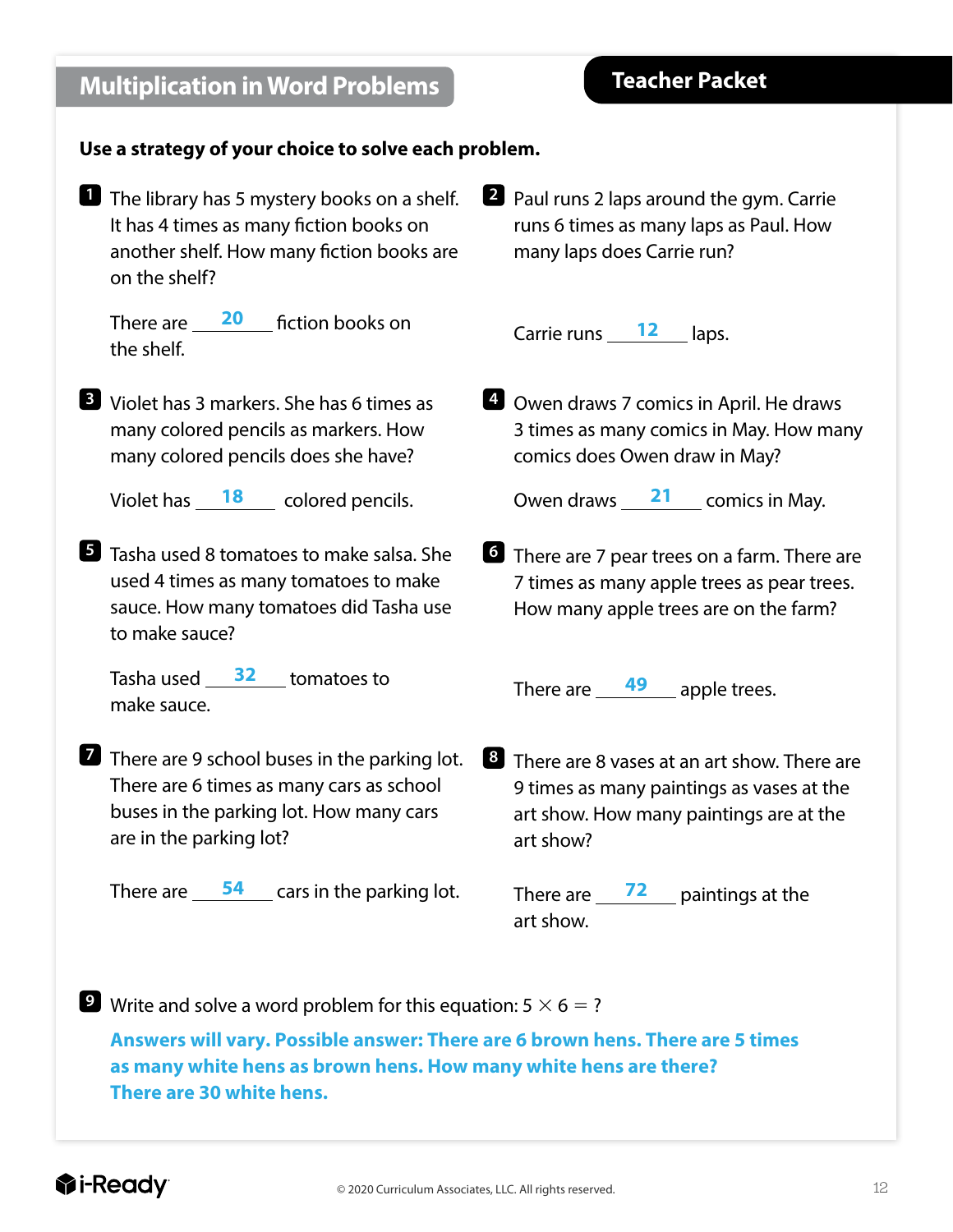### **Modeling Multi-Step Problems**

#### **Write an equation to represent each problem. Show your work. Possible equations shown.**

- **1** The Lopez family goes to the movies. They buy 2 adult tickets for \$6 each and 3 child tickets for \$4 each. Write an equation to represent how much money the family spends on movie tickets, *t*.
- **2** Grace earns \$5 each time she walks her neighbor's dog. She walks the dog 5 times in one week. Then she spends \$7 on a book and \$9 on a building set. Write an equation to represent how much money Grace has left, *m*.

#### $t = (2 \times 6) + (3 \times 4)$

**3** During the basketball game, Mika makes 3 baskets worth 2 points each, 2 baskets worth 3 points each, and 2 free throws worth 1 point each. Write an equation to represent how many points Mika scores, *p*.

#### $m = (5 \times 5) - (7 + 9)$

**4** Will has 20 pounds of apples. He makes 2 batches of applesauce that use 4 pounds each, one batch of apple butter that uses 6 pounds, and he uses 3 pounds to make juice. Write an equation to represent how many pounds of apples Will has left, *p*.

#### $p = (3 \times 2) + (2 \times 3) + (2 \times 1)$

 $p = 20 - (2 \times 4) - 6 - 3$ 

**5** What strategies did you use to write an equation? **Answers will vary. Possible answer: I drew bar models.**

**6** Is there another way you could write one of your equations? Could you write it as two equations? Explain.

**Answers will vary.**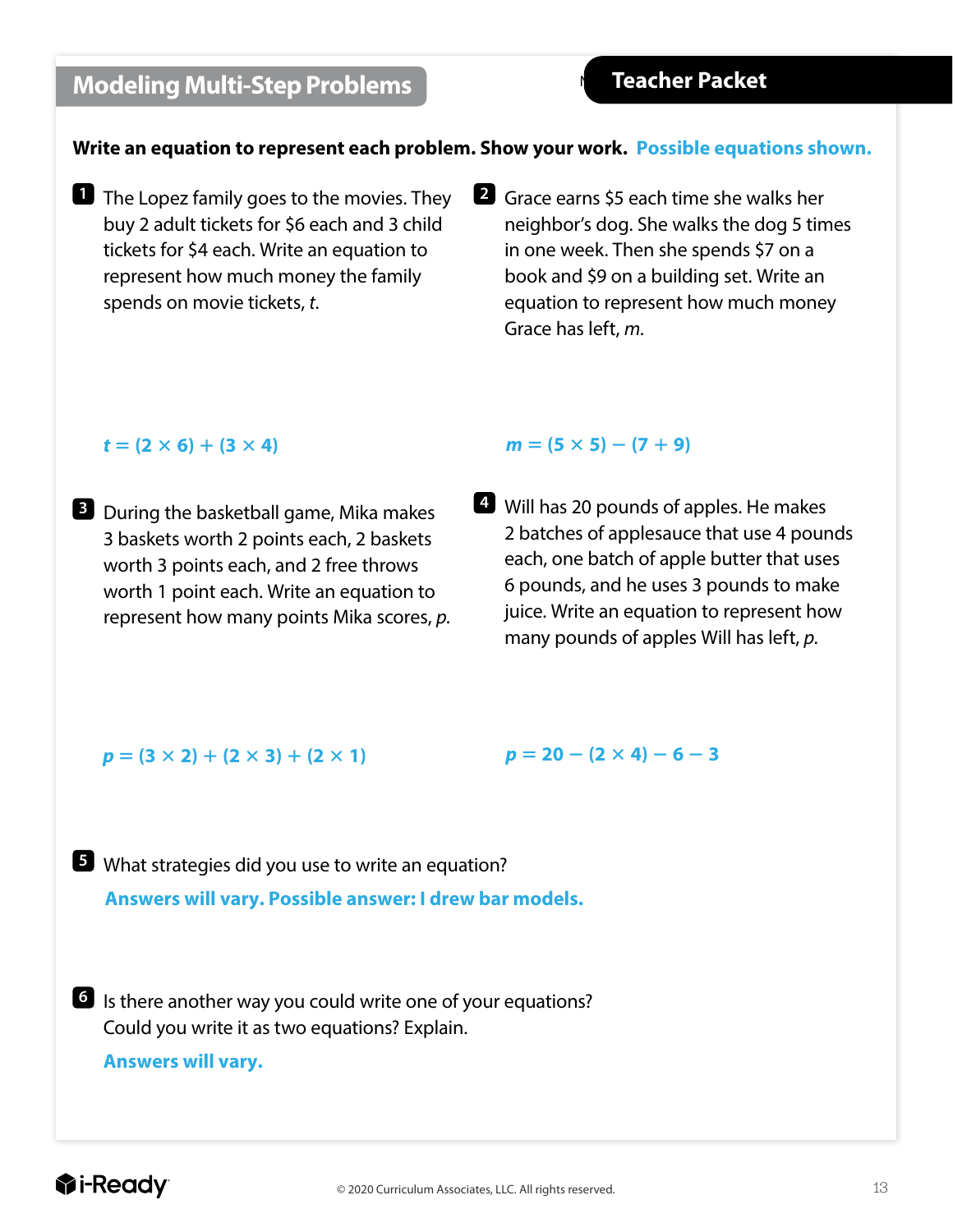### **Solving Multi-Step Problems**

**Write and solve an equation for each problem. Show your work. Possible equations shown.**

**1** Tasha spends 25 minutes reading on Wednesday night. She spends 17 more minutes reading on Thursday than she did on Wednesday. Write and solve an equation to find how many minutes Tasha spent reading on Wednesday and Thursday nights.

```
r = 25 + (25 + 17)r = 25 + 42r = 67
```
**2** Erik has 2 bags of bird seed. One bag has 10 pounds of seed, and the other bag has 8 pounds of seed. He fills 7 bird feeders with 2 pounds each. Write and solve an equation to find how many pounds of bird seed are left.

 $$  $$  $$ 

Tasha spent minutes reading. **67**

**3** There are 15 boys and 19 girls in math club.  $\blacksquare$  Frankie earns \$5 each time he babysits The tables in Mrs. Miller's classroom seat 4 students each. Write and solve an equation to find how many tables Mrs. Miller will need.

 $t = (15 + 19) \div 4$  $t = 34 \div 4$  $34 \div 4 = 8$ **R** 2

There are  $\frac{4}{2}$  pounds left.

his little sister. He has saved \$30. Frankie wants to save \$52 to buy a new skateboard. Write and solve an equation to find how many more times Frankie will need to babysit.

 $$  $b = 22 \div 5$  $22 \div 5 = 4 R 2$ 

Mrs. Miller will need 9 tables.

Frankie will need to babysit **5** more times.

**5** How can you estimate to check one of your answers? Show your work.

**Answers will vary.** 

©Curriculum Associates, LLC Copying is permitted for classroom use.

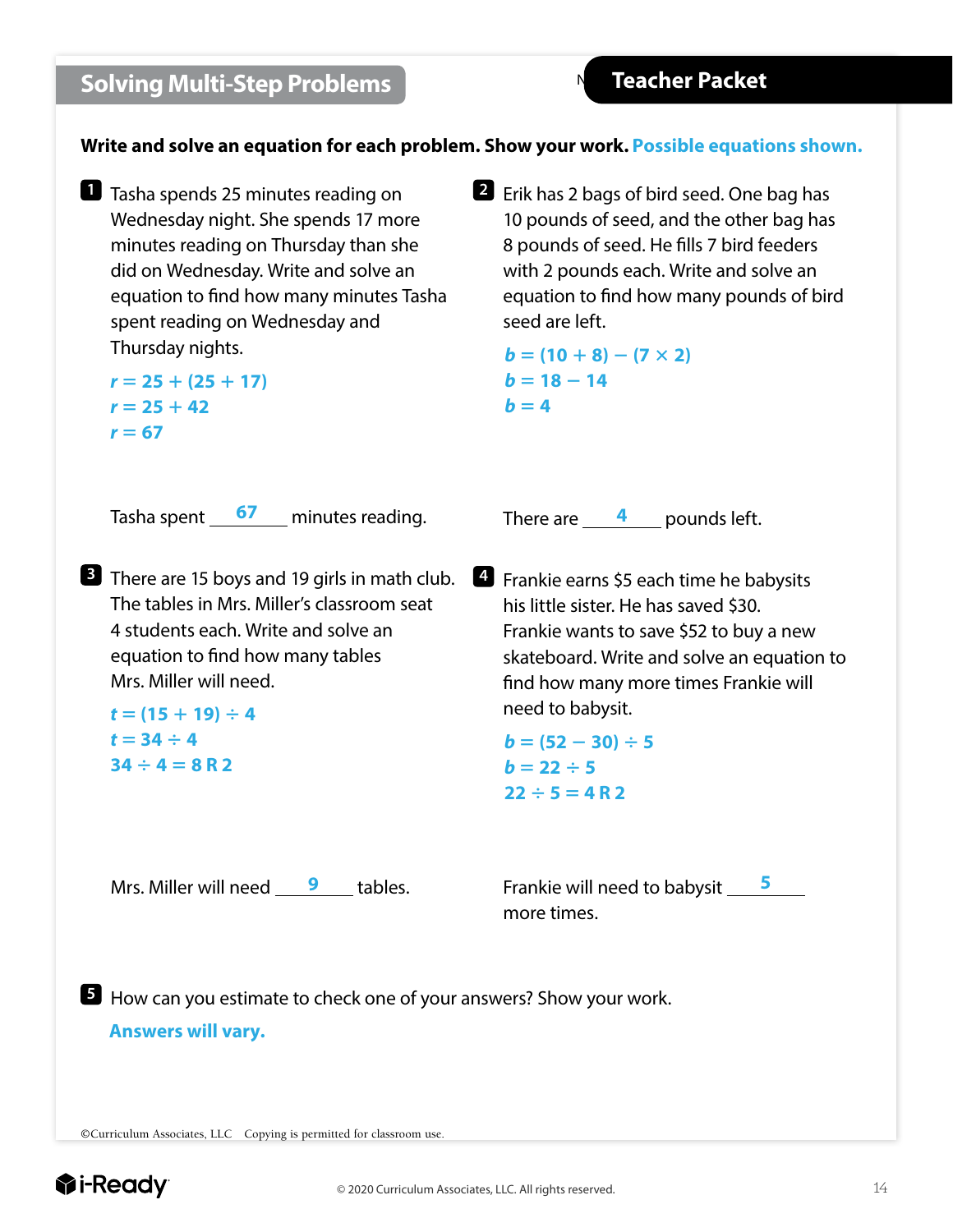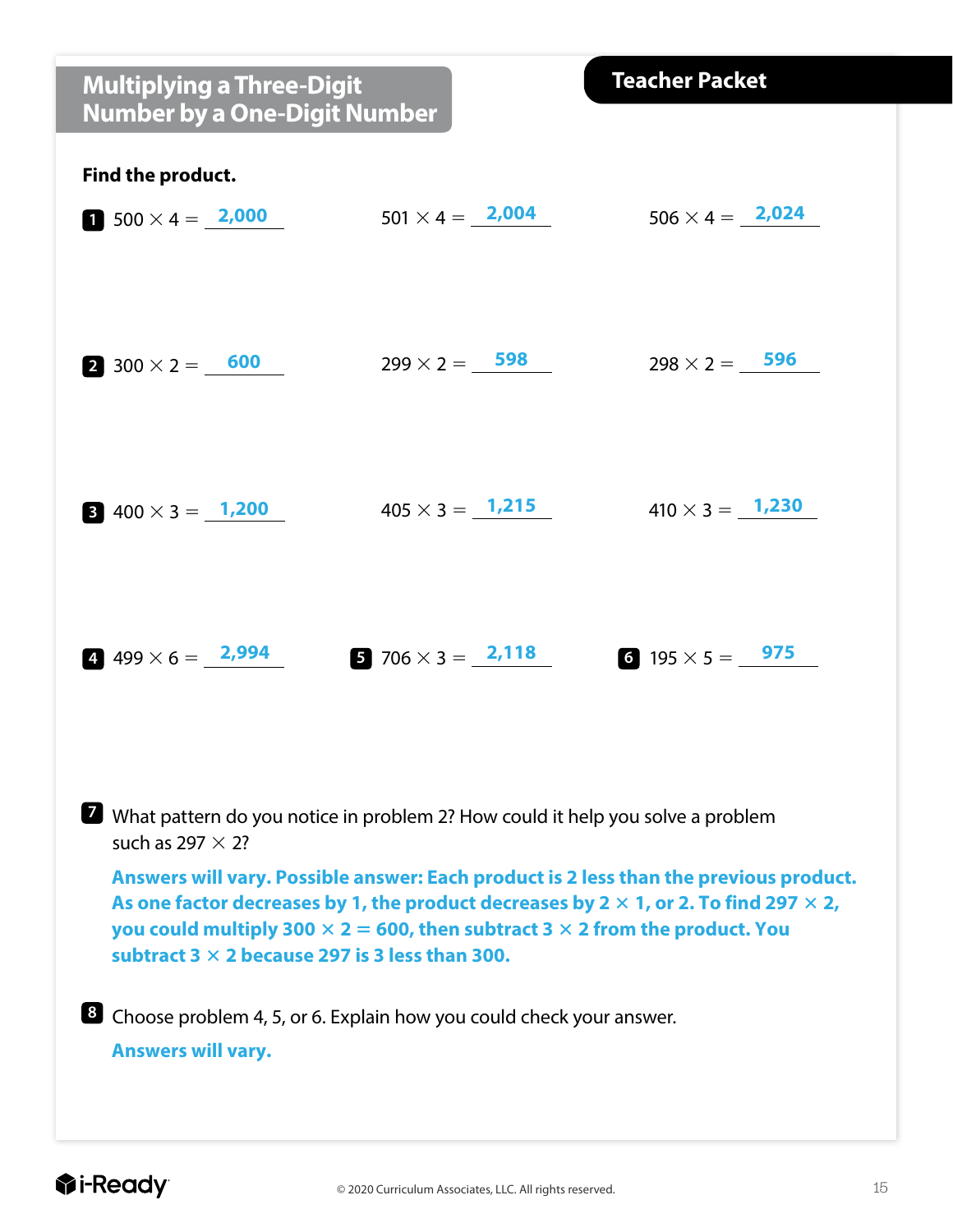### **Multiplying a Four-Digit Number by a One-Digit Number**

**Estimate. Circle all the problems that will have products between 18,000 and 32,000. Then find the exact products of only the problems you circled. Show your work.**



**13** What strategies did you use to solve the problems? Explain.

**Answers will vary. Possible answer: I rounded the greater number to the nearest thousand to estimate the product. Then I used place value to multiply.**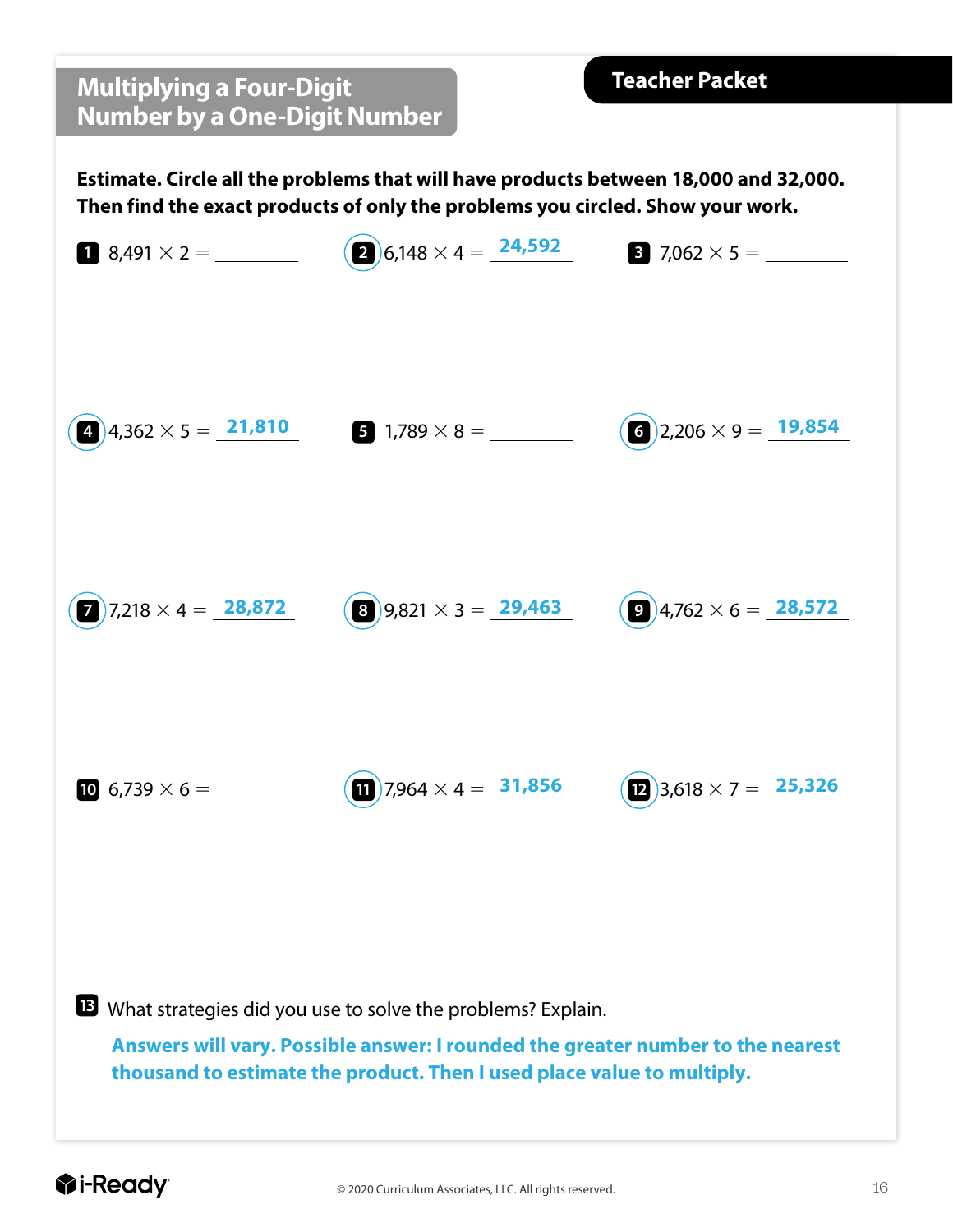#### **Estimate each multiplication problem to check if the student's answer is reasonable. If not, cross out the answer and write the correct answer.**

| <b>Multiplication Problems</b> | <b>Student Answers</b> |                                |
|--------------------------------|------------------------|--------------------------------|
| $14 \times 17$                 | 2,380<br>238           | Estimate: $14 \times 20 = 280$ |
| $15 \times 19$                 | 285                    | Estimate: $15 \times 20 = 300$ |
| $21 \times 18$                 | 3,078<br>378           | Estimate: $20 \times 18 = 360$ |
| $16 \times 13$                 | 28<br>208              | Estimate: $16 \times 10 = 160$ |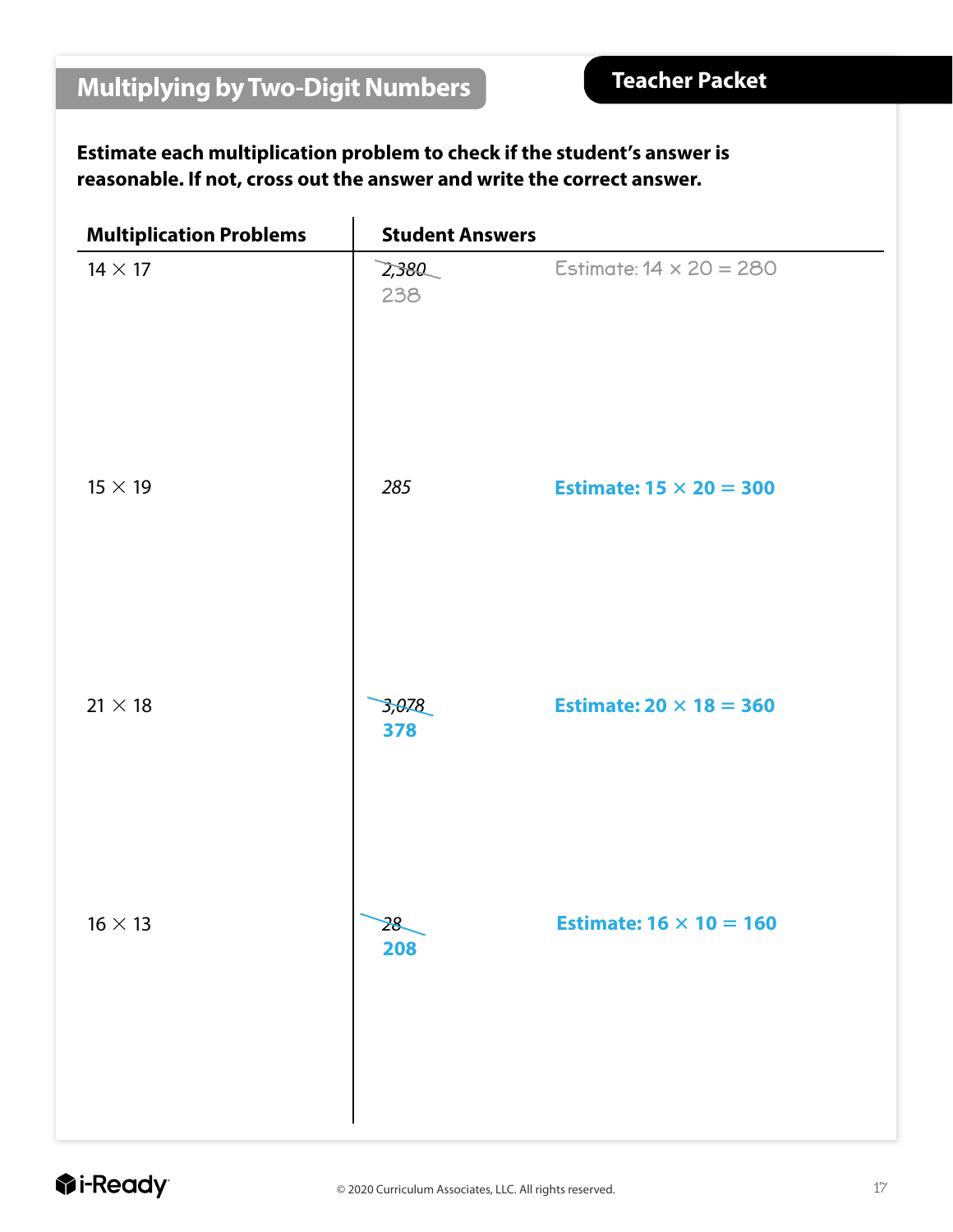### **Multiplying by Two-Digit Numbers** *continued*

| <b>Multiplication Problems</b>                                                         | <b>Student Answers</b> |                                |  |  |
|----------------------------------------------------------------------------------------|------------------------|--------------------------------|--|--|
| $13 \times 31$                                                                         | 403                    | Estimate: $13 \times 30 = 390$ |  |  |
| $18 \times 17$                                                                         | 3,056<br>306           | Estimate: $20 \times 20 = 400$ |  |  |
| $21 \times 15$                                                                         | 3,015<br>315           | Estimate: $20 \times 15 = 300$ |  |  |
| $12 \times 22$                                                                         | 2,604<br>264           | Estimate: $12 \times 20 = 240$ |  |  |
| How does estimating a multiplication problem help you know if an answer is reasonable? |                        |                                |  |  |

**Answers will vary. Possible answer: If the answer is much greater or much less than the estimate, it tells you to check your work.**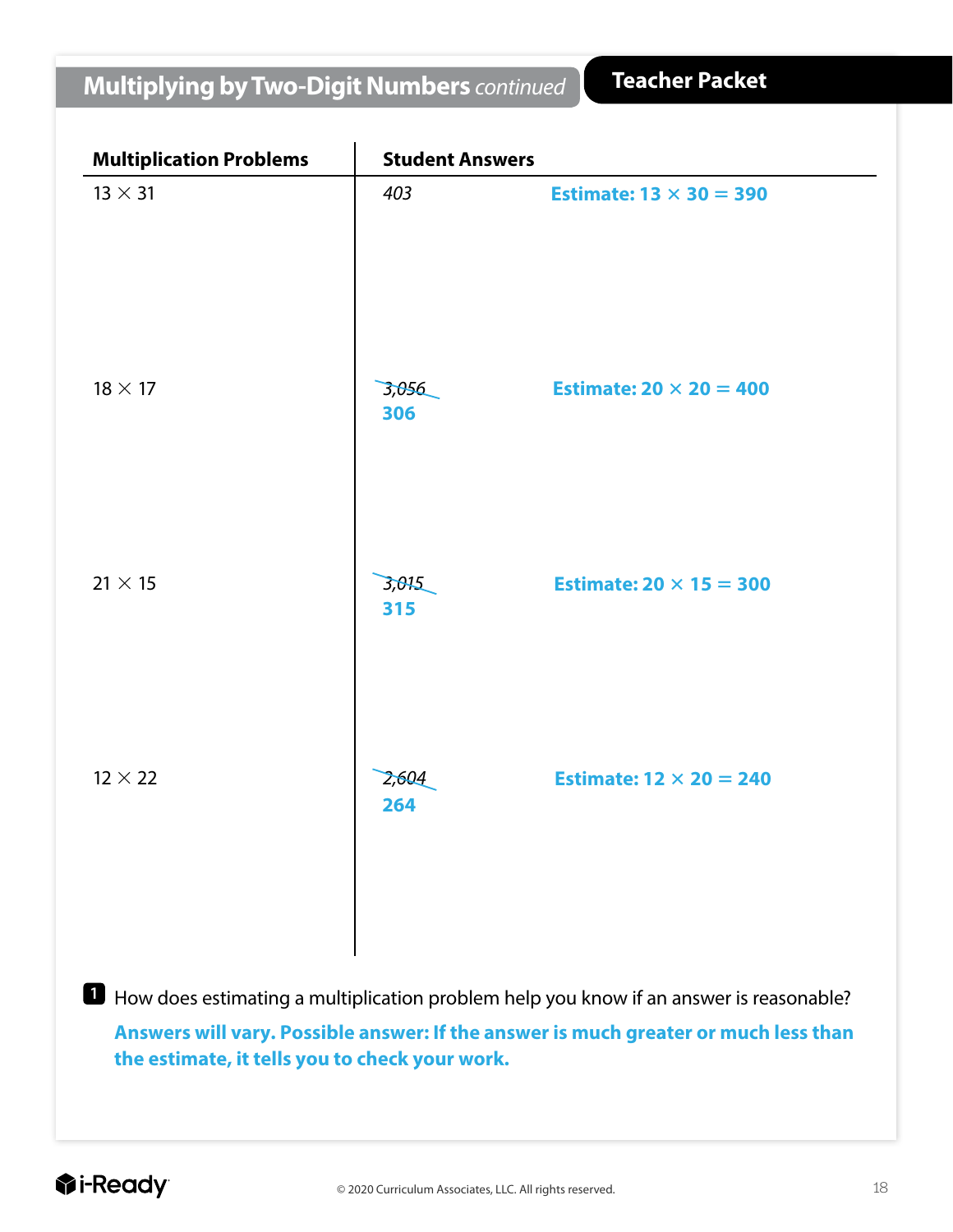## **7** Erik sees 42 stars in the sky on Tuesday night. This is 7 times as many stars as he sees on Monday night. How many stars does Erik see on Monday night? Erik sees **6** Stars on Monday night. *<u>i*</u>-Ready

dimes does she have? Kelly has <u>9</u> dimes.

**2** Kelly has 2 times as many quarters as

dimes. She has 18 quarters. How many

**4** Amanda swims for 16 minutes. This is 4 times as many minutes as Julio swims. How many minutes does Julio swim?

Julio swims \_\_\_\_\_<sup>4</sup>\_\_\_\_ minutes.

**6** Leah has 3 times as many country songs as she has pop songs on her MP3 player. She has 27 country songs. How many pop songs does Leah have?

Leah has **9** pop songs.

**8** Lucas spends 72 minutes cleaning his room. This is 8 times as long as it takes him to wash the dishes. How long does it take Lucas to wash the dishes?

It takes Lucas **9** minutes to wash the dishes.

**9** Write and solve a word problem for this equation:  $6 \times n = 54$ 

**Answers will vary. Possible answer: Maggie has 6 times as many unicorn stickers as robot stickers. She has 54 unicorn stickers. How many robot stickers does Maggie have? Maggie has 9 robot stickers.** 

### **Division in Word Problems**

**1** There are 5 times as many tulips as rose bushes in a garden. There are 15 tulips. How many rose bushes are in the garden?

**Use a strategy of your choice to solve each problem.**

There are  $\frac{3}{2}$  rose bushes in

**3** There are 18 blueberries in a bowl. There are 3 times as many blueberries as strawberries in the bowl. How many

There are **6** strawberries in

**5** A tile pattern has 6 times as many white squares as gray squares. There are 48 white tiles in the pattern. How many gray

There are **8** gray tiles in

strawberries are in the bowl?

the garden.

the bowl.

tiles are there?

the pattern.

#### **Teacher Packet**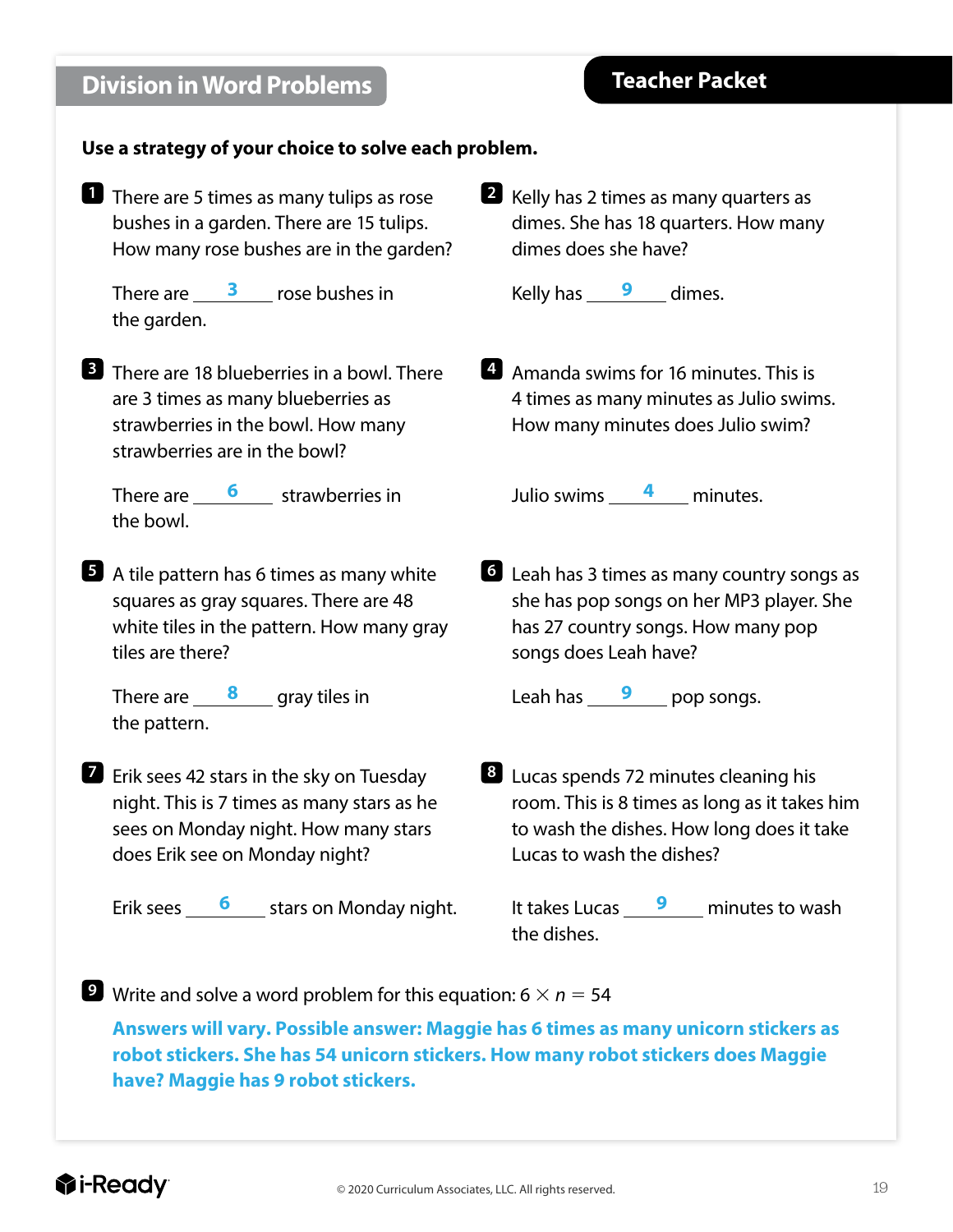### **Dividing with Arrays and Area Models**

**Teacher Packet** 

**The answers to problems 1–12 are mixed up at the bottom of the page. Cross out the answers as you complete the problems.**

| $\bullet$ 606 ÷ 2 = 303   | <b>2</b> $606 \div 3 = 202$             | <b>8</b> 903 ÷ 3 = 301            |
|---------------------------|-----------------------------------------|-----------------------------------|
| 4. $408 \div 8 =$ 51      | <b>5</b> 243 ÷ 3 = $\frac{81}{ }$       | 6 721 ÷ 7 = $103$                 |
| <b>2</b> 545 ÷ 5 = $109$  | $8\,488 \div 8 = \frac{61}{1}$          | $9816 \div 4 = 204$               |
| 10 728 $\div$ 8 = $^{91}$ | <b>11</b> 459 $\div$ 9 = $\frac{51}{1}$ | <b>12</b> 366 $\div$ 6 = $\_\_61$ |

What strategies did you use to solve the problems?

**Answers will vary. Possible answer: I used an area model strategy, breaking the problem apart into smaller parts and using repeated subtraction.**

 Explain how to use multiplication to check your answer to problem 10. **Possible answer: Multiply 90**  $\times$  **8 = 720 and 8**  $\times$  **1 = 8. Then add: 720 + 8 = 728** 

| <b>Answers</b> |     |     |     |     |     |
|----------------|-----|-----|-----|-----|-----|
| 91             | 303 | 61  | 202 | 204 | 109 |
| 81             | 51  | 301 | 103 | 51  | 61  |

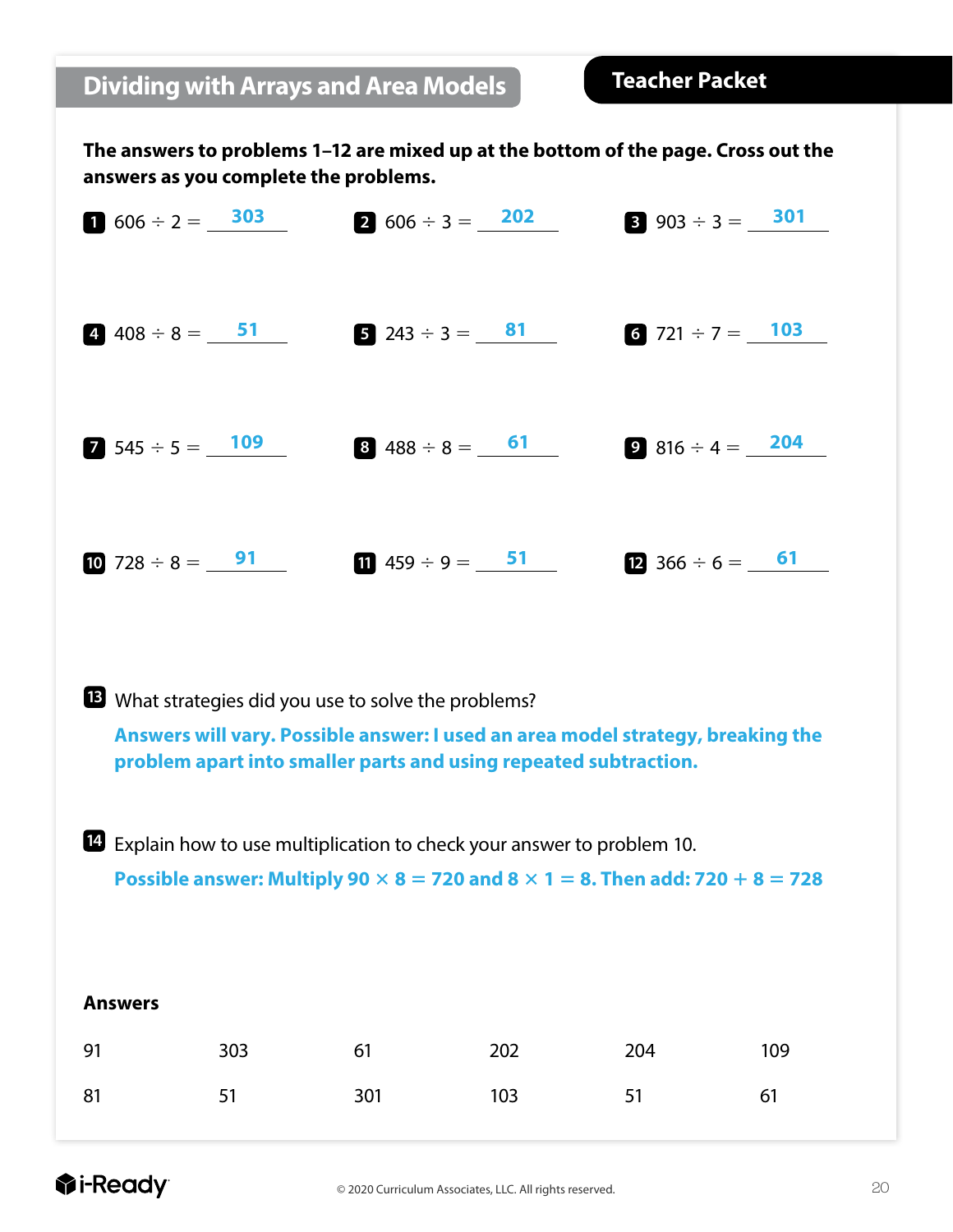**Check the student's answer by multiplying the quotient by the divisor and adding the remainder. If an answer is incorrect, cross out the answer and write the correct quotient, including the remainder.**

| <b>Division Problems</b> | <b>Student Answers</b> |                                                |
|--------------------------|------------------------|------------------------------------------------|
| $637 \div 4$             | 749 R.L<br>159R1       | Check: $149 \times 4 = 596$<br>$596 + 1 = 597$ |
| $139 \div 2$             | 69 R 1                 | Check: 69 $\times$ 2 = 138<br>$138 + 1 = 139$  |
| $188 \div 5$             | 38R2<br>37 R 3         | Check: $38 \times 5 = 190$<br>$190 + 2 = 192$  |
| $344 \div 6$             | 57 R.Z<br>57 R 2       | Check: 57 $\times$ 6 = 342<br>$342 + 3 = 345$  |
| $458 \div 9$             | 58R8<br><b>50 R 8</b>  | Check: 58 $\times$ 8 = 464<br>$464 + 8 = 472$  |
| $222 \div 7$             | 31R5                   | Check: $31 \times 7 = 217$<br>$217 + 5 = 222$  |
| $692 \div 8$             | 85R4<br>86R4           | Check: $85 \times 8 = 680$<br>$680 + 4 = 684$  |
| $479 \div 3$             | 169.R 2<br>159 R 2     | Check: $169 \times 3 = 507$<br>$507 + 2 = 509$ |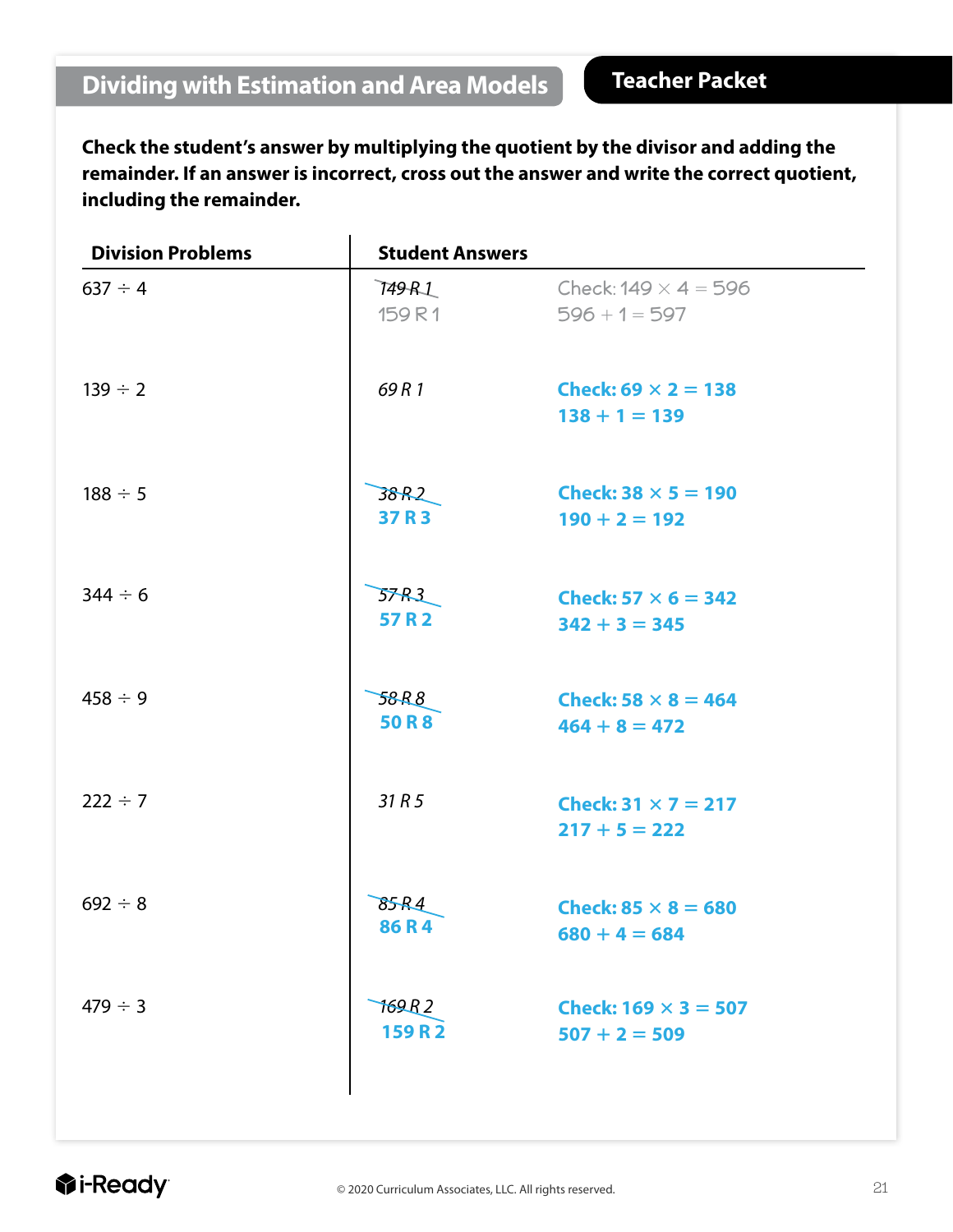**Dividing with Estimation and Area Models** *continued*

**1** Write a word problem that could be solved by one of the problems.

**Answers will vary. Possible answer: Micah has 188 rocks in his collection. He displays an equal amount of rocks on each of 5 shelves. How many rocks are on each shelf? Are there any rocks left over?** 

#### **2** Can an answer be incorrect even if it looks reasonable? Explain.

**Answers will vary. Possible answer: Yes. In these problems, the incorrect answers were close to the correct answers. You had to multiply to check to know if an answer was incorrect.**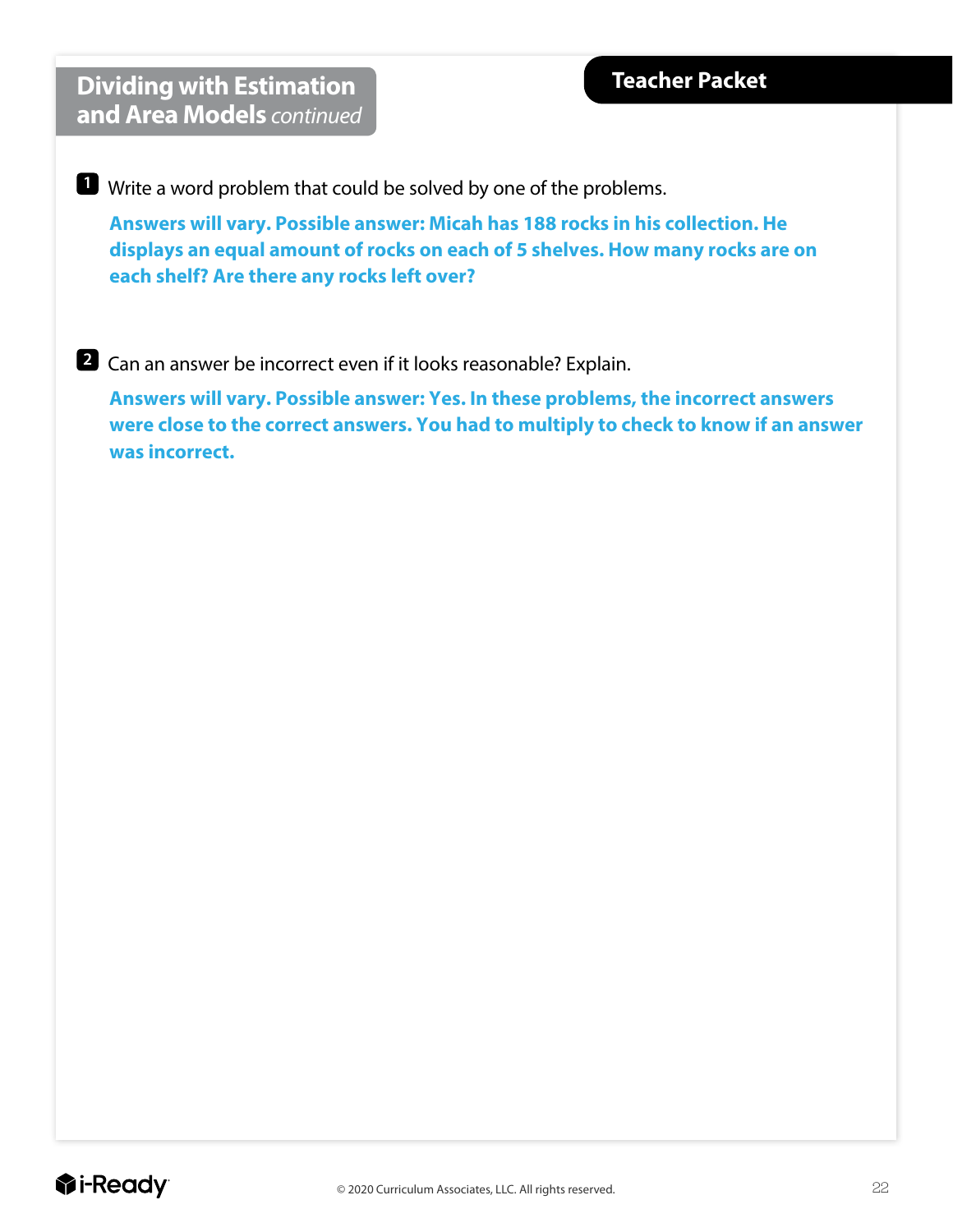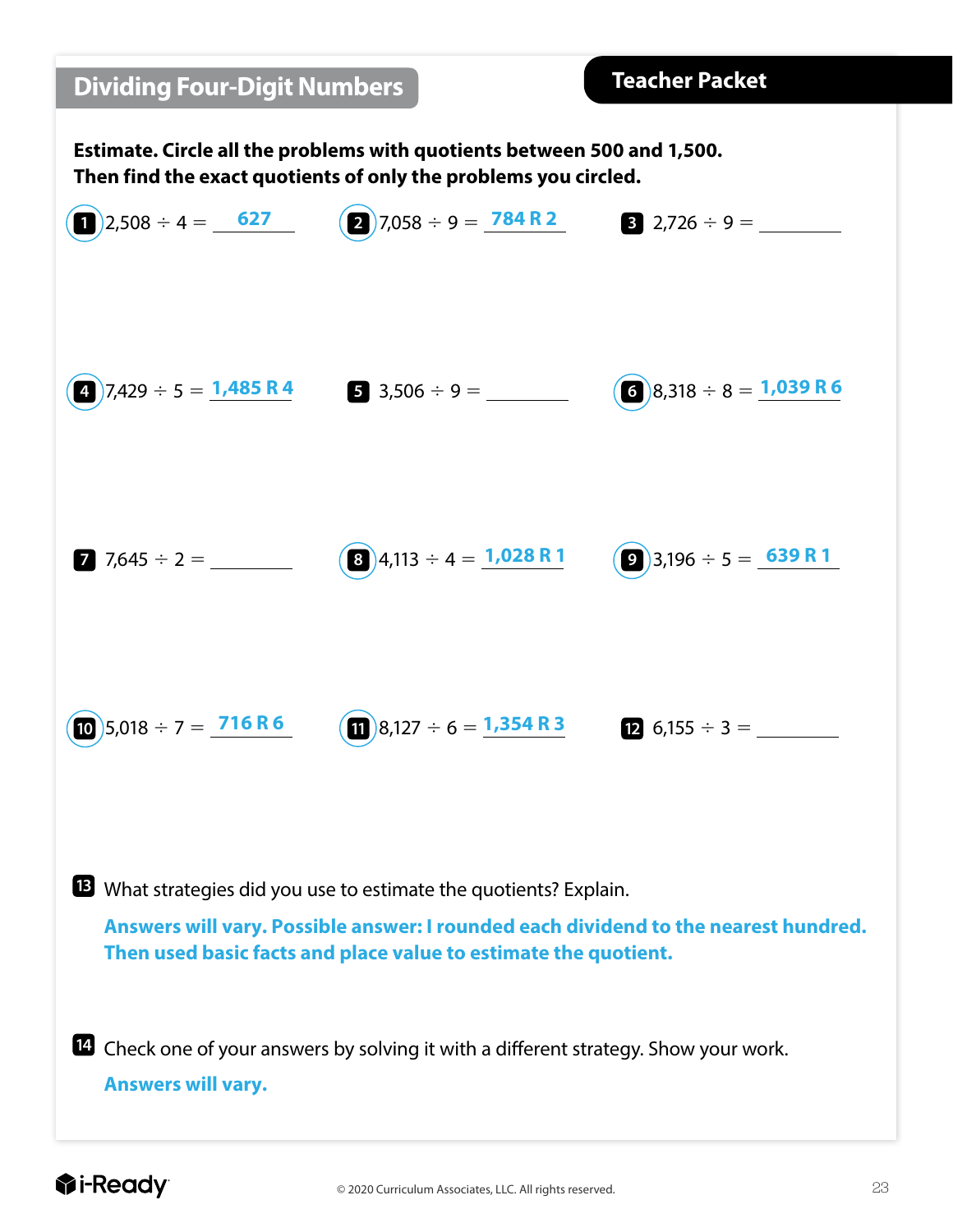#### **Write the missing numbers in the boxes to make each equation true.**

#### **Possible answers are shown.**



Which strategies did you use to solve the problems? Explain why.

**Answers will vary. Possible answer: I looked at the numbers I was given. If I knew two numbers for the numerators I could use multiplication facts to figure out the third number, or apply the same strategy to the denominators. Then, since the second fraction should have the same numerator and denominator, I can use that information to fill in the other boxes.**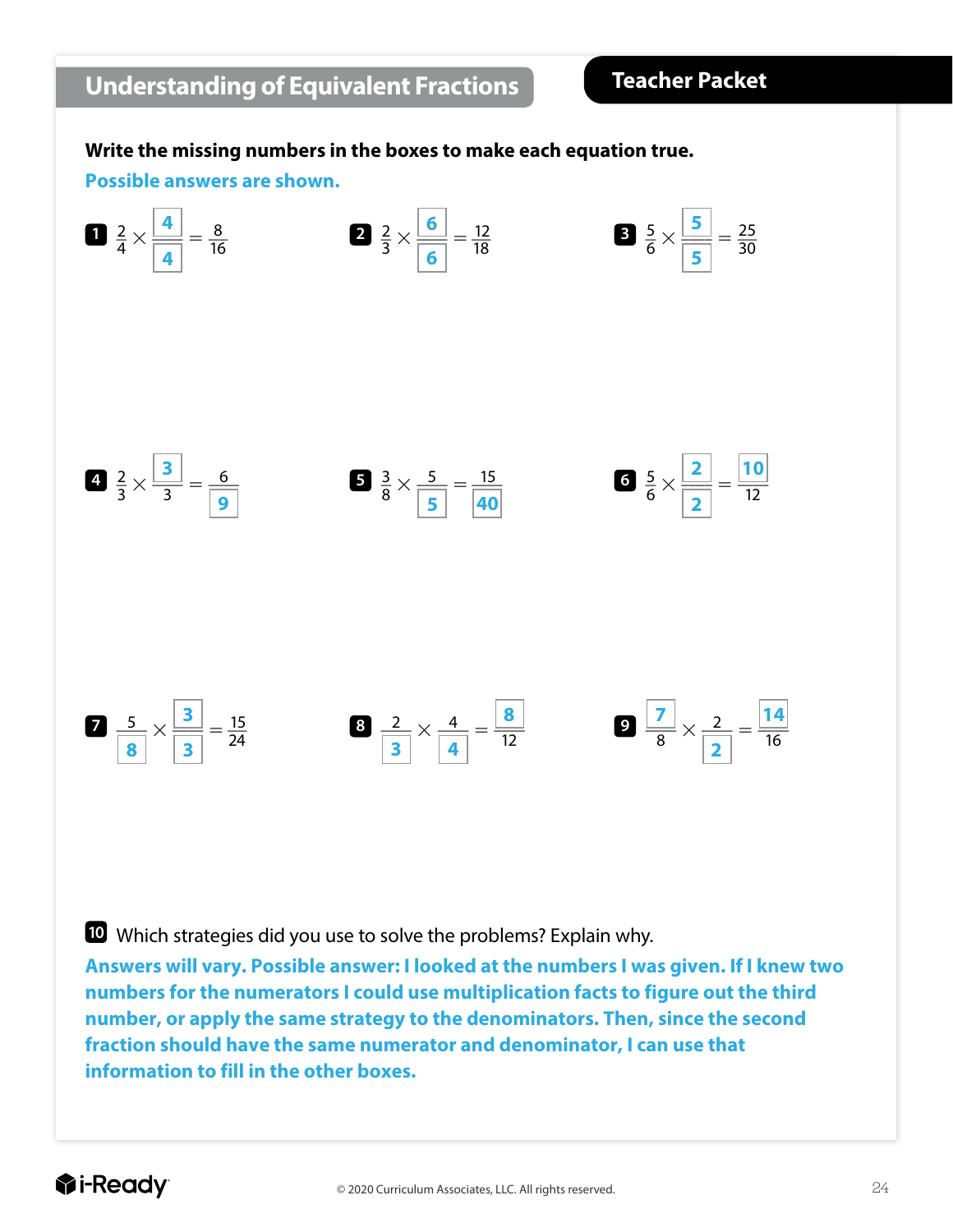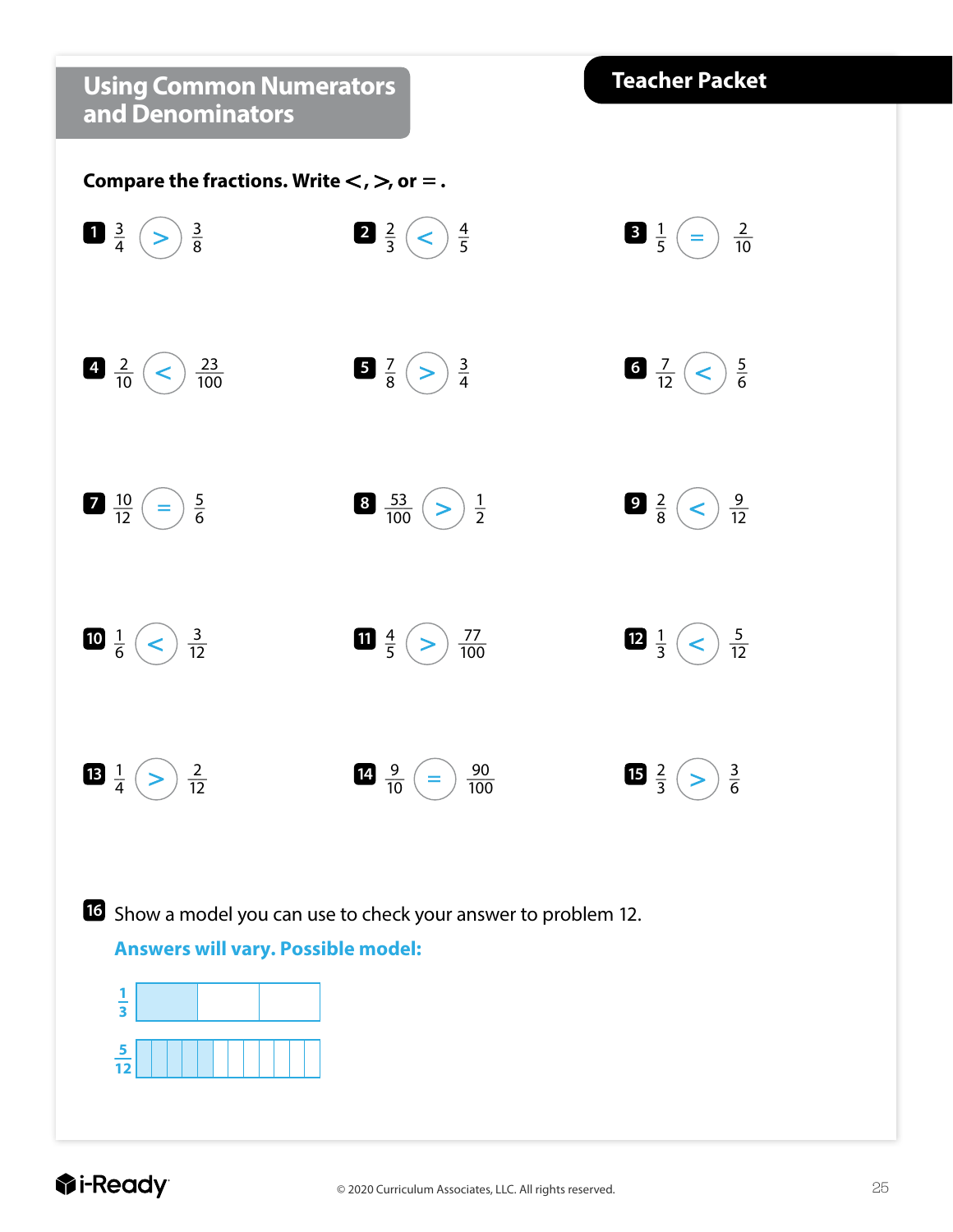#### **Understanding of Fraction Teacher Packet Addition and Subtraction 1** Label the number line and use it to show  $\frac{3}{4} + \frac{3}{4}$ .  $\frac{0}{4}$   $\frac{1}{4}$   $\frac{2}{4}$   $\frac{3}{4}$   $\frac{4}{4}$   $\frac{5}{4}$   $\frac{6}{4}$   $\frac{7}{4}$   $\frac{8}{4}$  Shade the area model to show  $\frac{3}{4} + \frac{3}{4}$ . Possible shading is shown. Write the sum.  $\frac{3}{4} + \frac{3}{4} = \frac{6}{4}$  **2** Label the number line and use it to show  $\frac{10}{8} - \frac{4}{8}$ .  $\mathsf{+}$  $\frac{1}{8}$ 0 **1** Show $\frac{10}{8} - \frac{4}{8}$  on the area model. **Possible answer:** Write the difference.  $\frac{10}{8} - \frac{4}{8} = \frac{6}{8}$

#### **D**i-Ready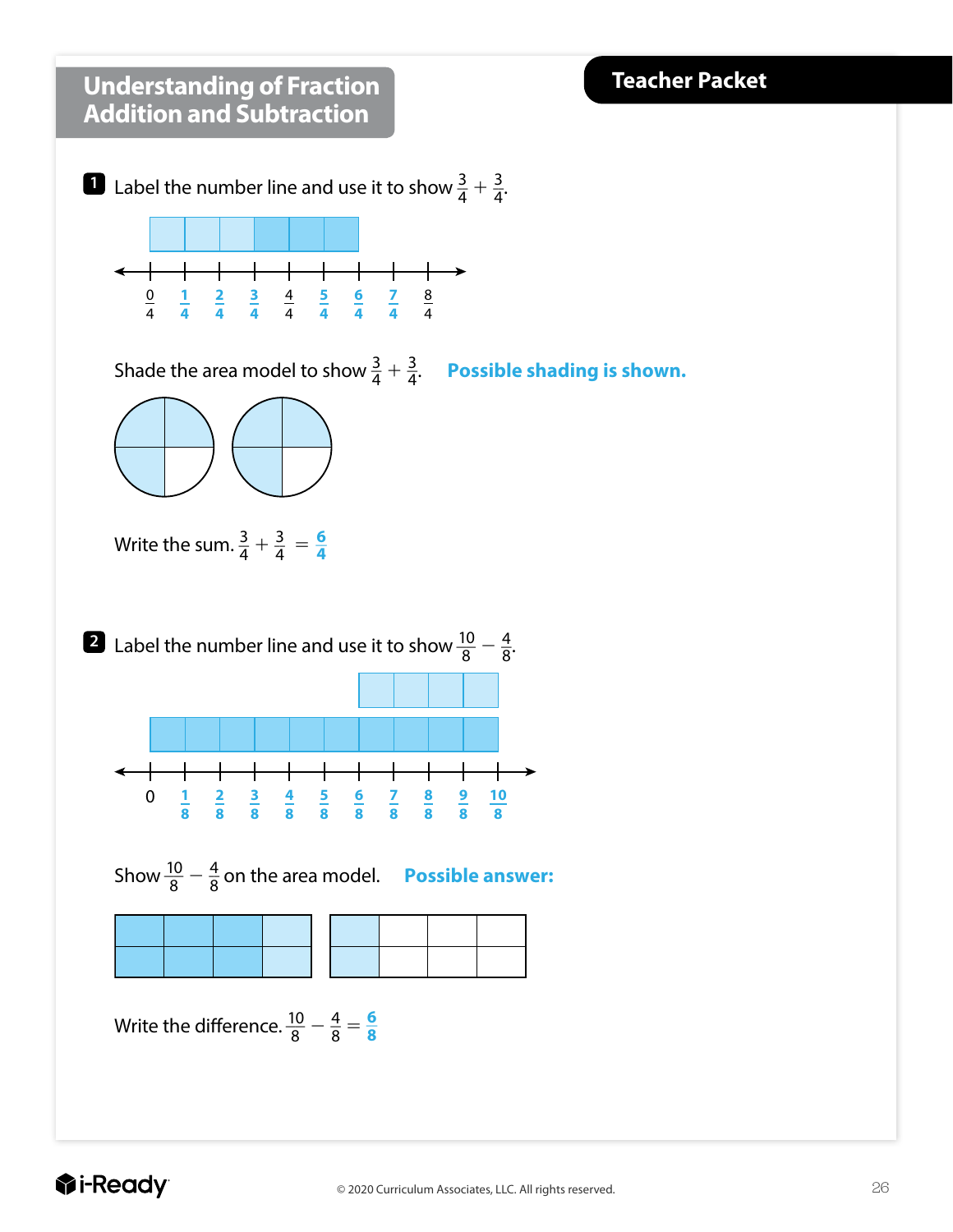### **Understanding of Fraction Addition and Subtraction** *continued*

**3** What type of model do you like best for showing fraction addition and subtraction? Explain why.

**Answers will vary. Possible answer: I liked using area models when the fractions were small, but I thought it was easier to show numbers greater than 1 on a number line.**

**4** Compare subtracting  $\frac{10}{8} - \frac{4}{8}$  to subtracting 10  $-$  4. How are they alike? How are they different?

**Possible answer: They are alike because you are subtracting 4 units from 10 units.**  But with  $\frac{10}{8} - \frac{4}{8}$ , the units are eighths, and with 10  $-$  4, the units are wholes.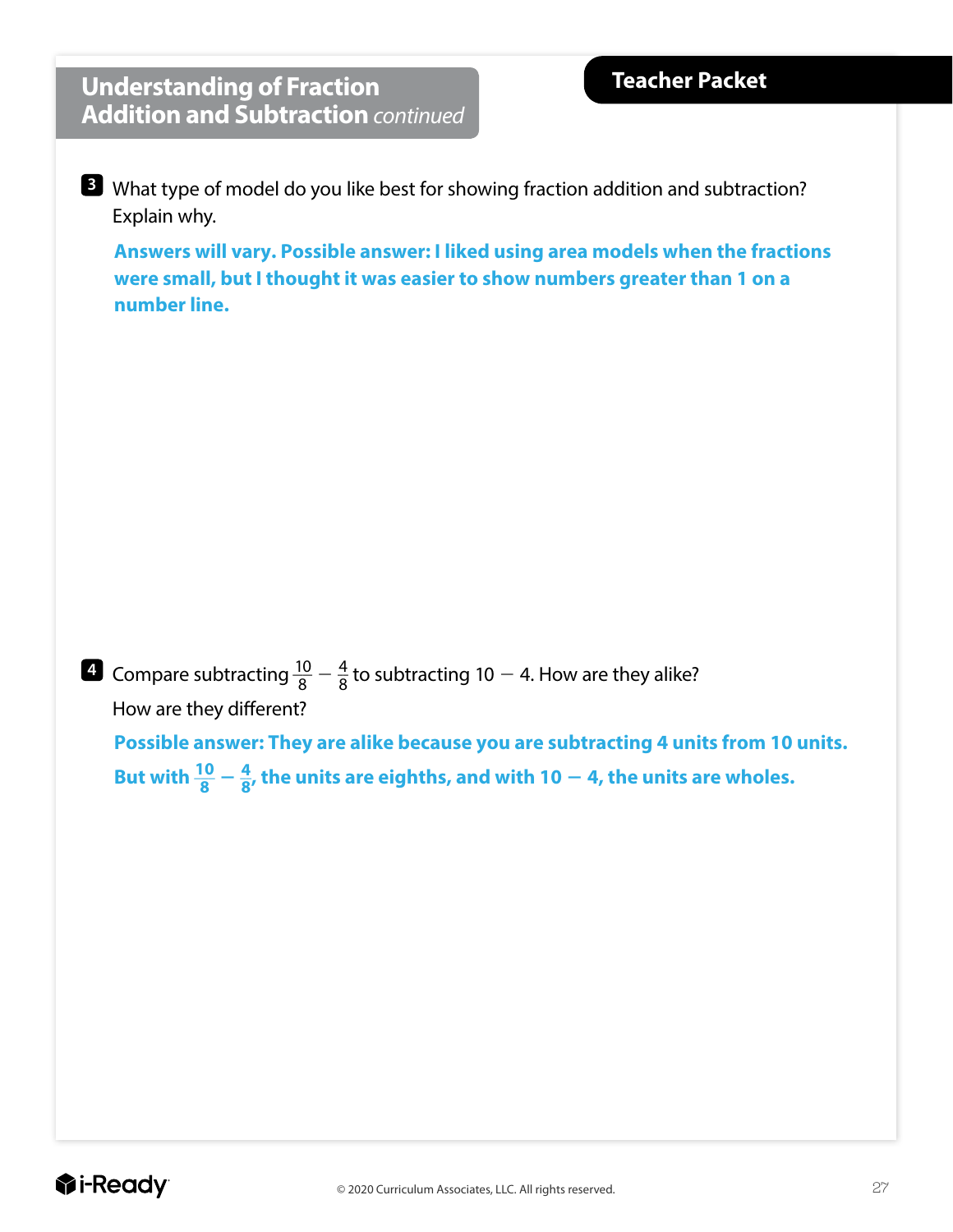

#### *<u>Oi-Ready</u>*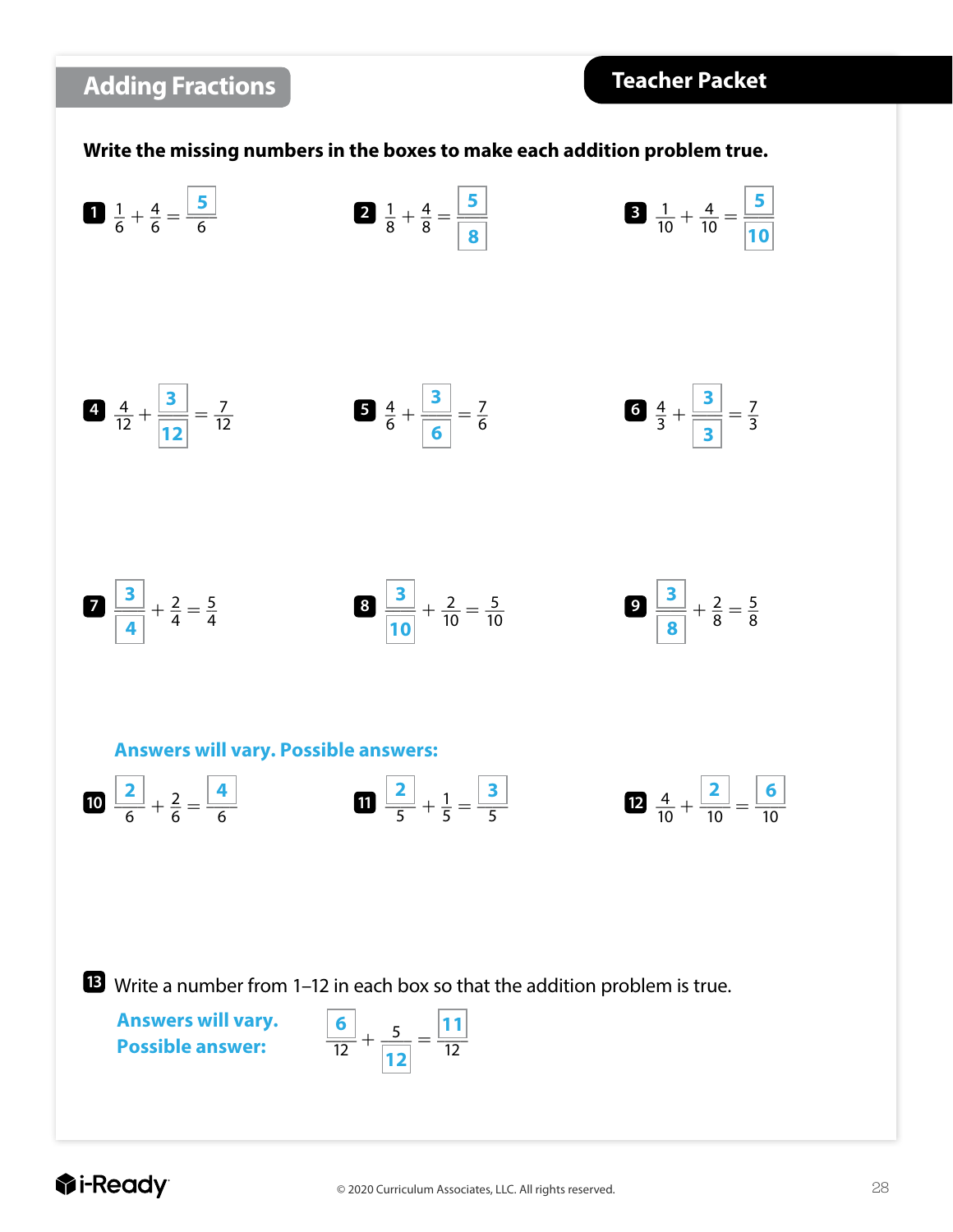#### **Solve each problem.**

- **1** Sammy has  $\frac{4}{5}$  of his art project left to paint. He paints  $\frac{2}{5}$  of the project. What fraction of the project is left to paint? **\_\_ 2 <sup>5</sup> of the project**
- **2** Marianne has  $\frac{6}{8}$  of a yard of green ribbon. She uses  $\frac{3}{8}$  of a yard for a craft project. How much green ribbon is left? **\_\_ 3 <sup>8</sup> of a yard**

- **3** Yuna plans to run 1 mile. She has run  $\frac{7}{10}$  of a mile so far. What fraction of a mile does she have left to run? **\_\_\_3 <sup>10</sup> of a mile**
- **4** Alex and Brady are helping to pack books into a box. Together they pack  $\frac{7}{12}$  of the books. Alex packs  $\frac{4}{12}$  of the books. What fraction of the books does Brady pack?  $\frac{3}{12}$  of the books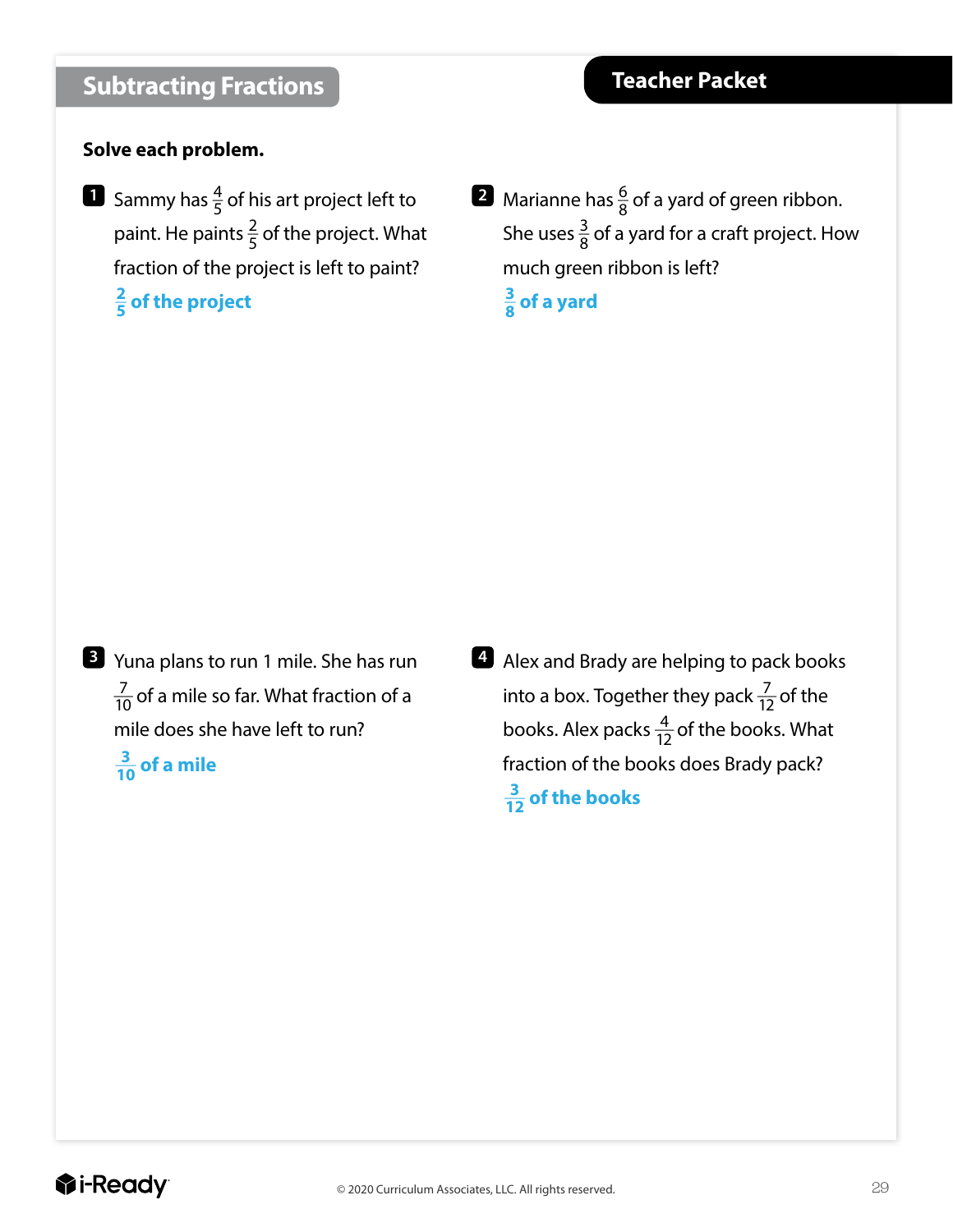### **Subtracting Fractions** *continued*

**5** On Monday, Adam walks  $\frac{3}{10}$  of a mile to the store and then  $\frac{4}{10}$  of a mile to the park. How far does he walk in all? **\_\_\_7 10 of a mile**

**6** Javier has  $\frac{7}{8}$  of a cup of flour. He uses  $\frac{3}{8}$  of a cup in a recipe. How much flour does Javier have left?

**\_\_ 4 <sup>8</sup> of a cup**

- **7** Shawna practices piano for  $\frac{4}{6}$  of an hour and takes a break. Shawna then practices for  $\frac{2}{6}$  of an hour more. How long does Shawna practice in all? **1 hour**
- $\frac{3}{5}$  Kailee has finished  $\frac{4}{5}$  of her math homework so far. What fraction of her math homework does she have left to finish? **\_\_ 1 <sup>5</sup> of her math homework**

**9** Explain one way to check your work to problem 2. Answers will vary. Possible answer: I can add  $\frac{3}{8} + \frac{3}{8}$  and check that the sum is equal to  $\frac{6}{8}$ .